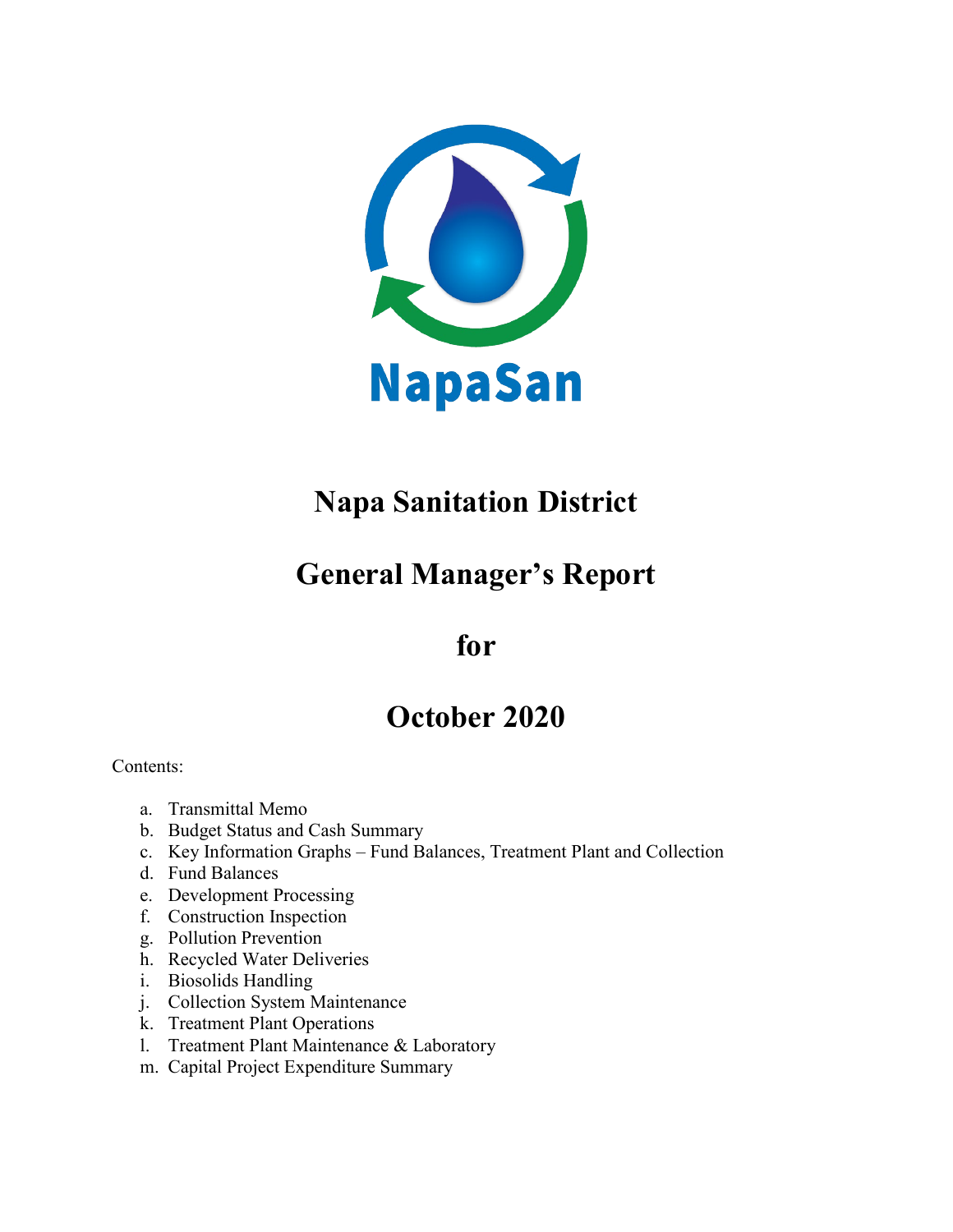# **NAPA SANITATION DISTRICT General Manager's Report**



| DATE:        | December 2, 2020                                          |
|--------------|-----------------------------------------------------------|
| <b>FROM:</b> | Timothy B. Healy, General Manager                         |
|              | <b>SUBJECT:</b> General Manager's Report for October 2020 |
|              | <b>REGULATORY COMPLIANCE:</b>                             |

| <b>Collection System Compliance:</b> | 0 Category 1 SSO's, 0 Category 2 SSO's, and 0 |
|--------------------------------------|-----------------------------------------------|
|                                      | Category 3 SSO's                              |
| NPDES Permit (WWTP) Compliance:      | Full compliance with all regulations          |
| Air Quality Compliance:              | Full compliance with all regulations          |
| Recycled Water Compliance:           | Full compliance with all regulations          |
| Biosolids Compliance:                | Full compliance with all regulations          |
| <b>Significant Comments:</b>         | None                                          |

### **FISCAL STATUS:**

| Period Covered:                  | July 1, $2020 -$ October 31, 2020 |
|----------------------------------|-----------------------------------|
| Percent Fiscal Year:             | 33.3%                             |
| Operating Expenditures to date:  | 32.6%                             |
| Historical Expenditures to date: | 38.8%                             |
| <b>Significant Comments:</b>     | None                              |

### **PERSONNEL:**

Significant events for the month of October 2020 in the Human Resources Department:

| New Hires:              | None                                                  |
|-------------------------|-------------------------------------------------------|
| Separations:            | None                                                  |
| Promotions:             | Nolan Weathers promoted to Collection System Worker I |
| Recruitment Activities: | <b>None</b>                                           |
| Injuries:               | None                                                  |

# **COLLECTIONS:**

Significant events for the month of October 2020 in Collection System Maintenance include:

• The District had 0 Category 1 Sanitary Sewer Overflows (SSO's), 0 Category 2 SSO's and 0 Category 3 SSO's during the month. (A Category 1 is defined as an SSO that reached a drainage channel and/or surface water or; an SSO that reached a storm drainpipe that was not fully recovered and returned to the sanitary sewer system. A Category 2 is defined as an SSO that is equal to or greater than 1,000 gallons that did not reach a surface water. A Category 3 is defined as an SSO that is less than 1,000 gallons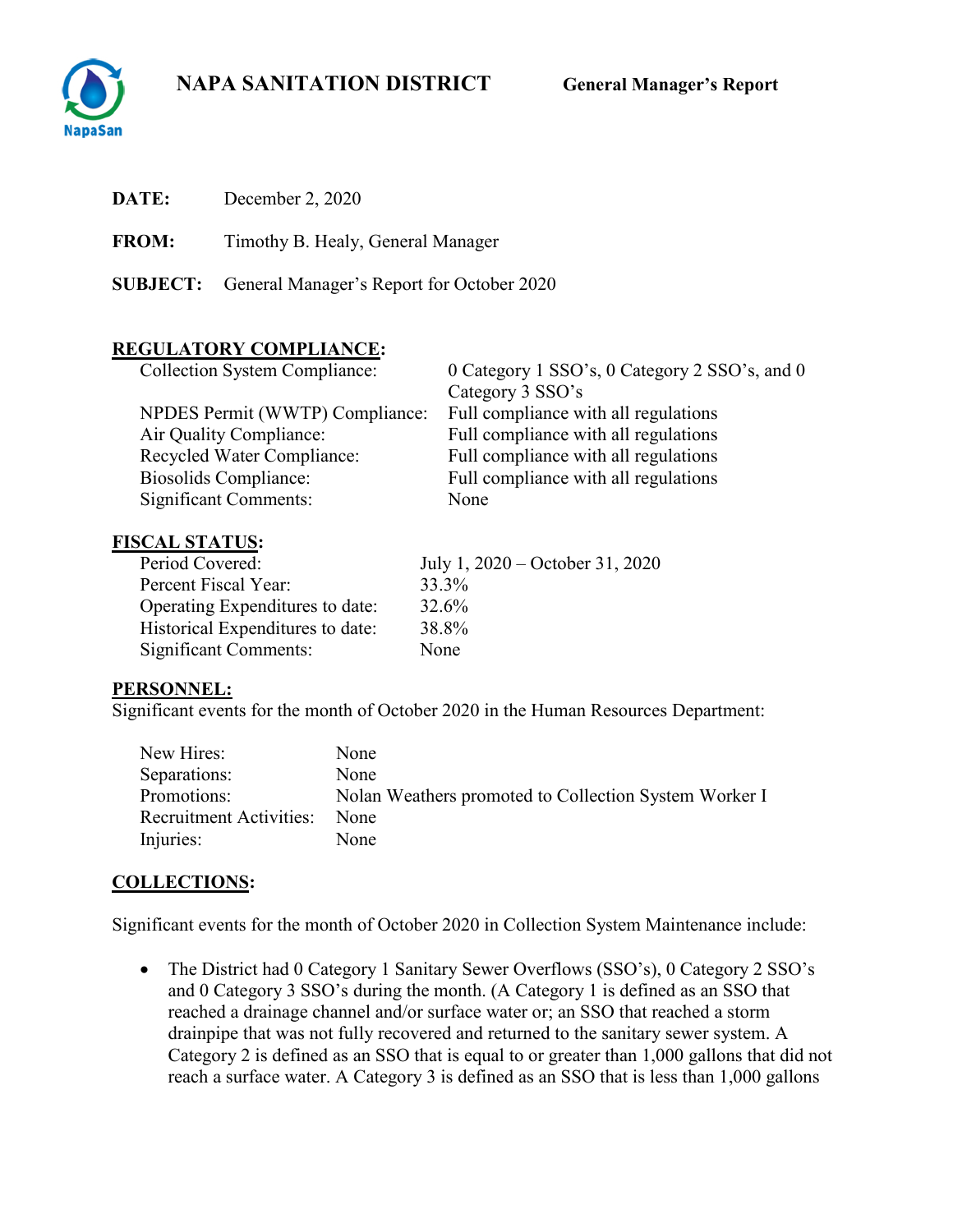> that did not reach a surface water. These are usually minor overflows of less than 10 gallons from cleanouts on District laterals that can be cleaned up by the crews.)

- The repair crew installed 7 cleanouts and repaired 1 cleanout. They repaired 5 laterals and lined 15 laterals. The repair crew also had 4 main line repairs and raised 3 man holes. Additionally, the service response/programs crew completed 116 work orders in support of the grease and odor control program, responded to 62 customer requests for service (20 were NSD problem) and closed out 291 mark and locate request tickets.
- The preventative maintenance crews ran work orders on 63 laterals, cleaned approximately 60,936.1 feet of main line and CCTV inspected 60 laterals. In addition, the CCTV truck televised 26,008.6 feet of mainline.

## **TREATMENT PLANT:**

Significant events for the month of October 2020 in the Treatment Plant Department:

## Plant Operations:

- For October 2020, the plant's influent flow was 162.3 MG as compared to last year flow for October 2019 of 181.6 MG
- There was 0.00" rainfall for October 2020 (Carneros Rainfall Center) as compared to 0.00" rainfall for October 2019.
- Pond 4 end of the month recorded level reading was  $34.41$ ".

# Power Consumption and Production:

- October power purchased from PG&E was 313 MWH in comparison to October 2019 purchase of 423 MWH.
- Cogeneration unit ran 739 of 744 hours for the month 99.19% uptime, averaging 358.42 kW, producing 278 MWH of energy.
- Solar generation in October was 119 MWH, compared to 124 MWH in September and 141 MWH in October 2019.

### Maintenance:

Significant events for the month of October 2020:

### Process Maintenance

- Cogeneration unit monthly emission test in compliance with BAAQMD permit
- Replaced belt press conveyor idler drum
- Primary clarifier #1/replaced rake drive motor
- Headworks & Primary odor control system/replaced air compressor
- Replaced ARV on Boiler
- Daft drive support arm/replaced wheel
- Replaced disconnect switch on blower fan #103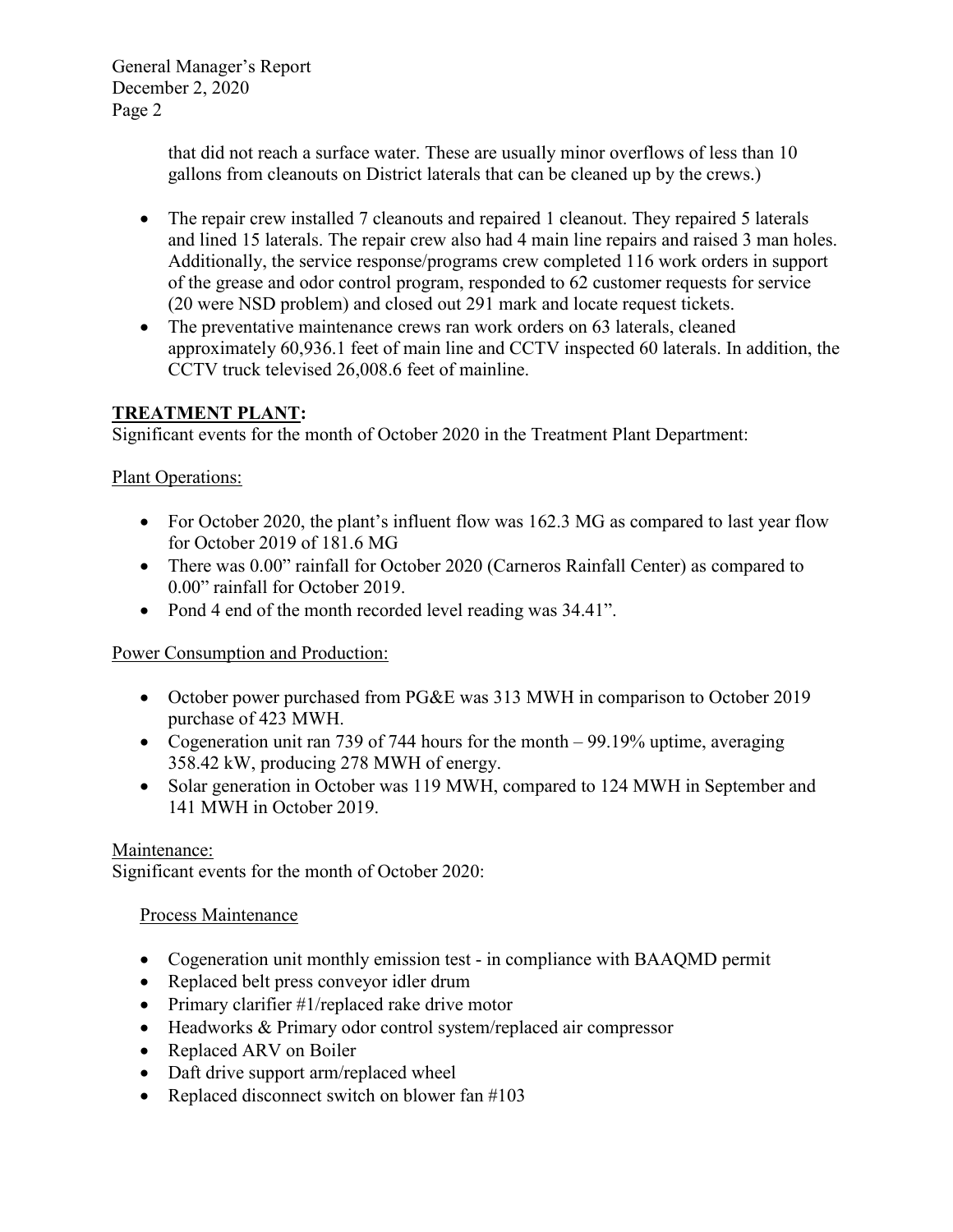• Installed new discharge hose on digester sump pump #10

### Projects

- Installed new gear pumps for SBS #3 and #4
- Received annual elevator certifications

#### Standby Power

- Plant generators operational testing only
- Riverpark, Stonecrest and West Napa operational testing only

#### Influent Pumps

• All pumps operational

#### Laboratory:

#### **Effluent (EFF-001) Summary**

There was no Effluent (EFF-001) discharge during the reporting period.

#### **Influent (INF-001) Summary**

Monthly Influent monitoring of all parameters occurred at the required frequencies. The following were notable sampling events:

• October, 2020: Metals, Mercury, Cyanide

# **RECYCLING:**

Significant events in the Recycling Department for October 2020 include:

- Recycled water delivered for the month of October 2020 was (63.600 million gallons), as compared to October 2019 (63.600 million gallons) is lower from the previous year due to district irrigation and golf course demand. Delivered recycled water volume represents the sum of all use site flow meter consumption values.
- Staff completed land application of biosolids at the Jameson Reuse site and initiated land application of biosolids at the Fagundes Reuse site.
- Staff approved the connection of two recycled water services. One in the LCWD area and one in the MST area.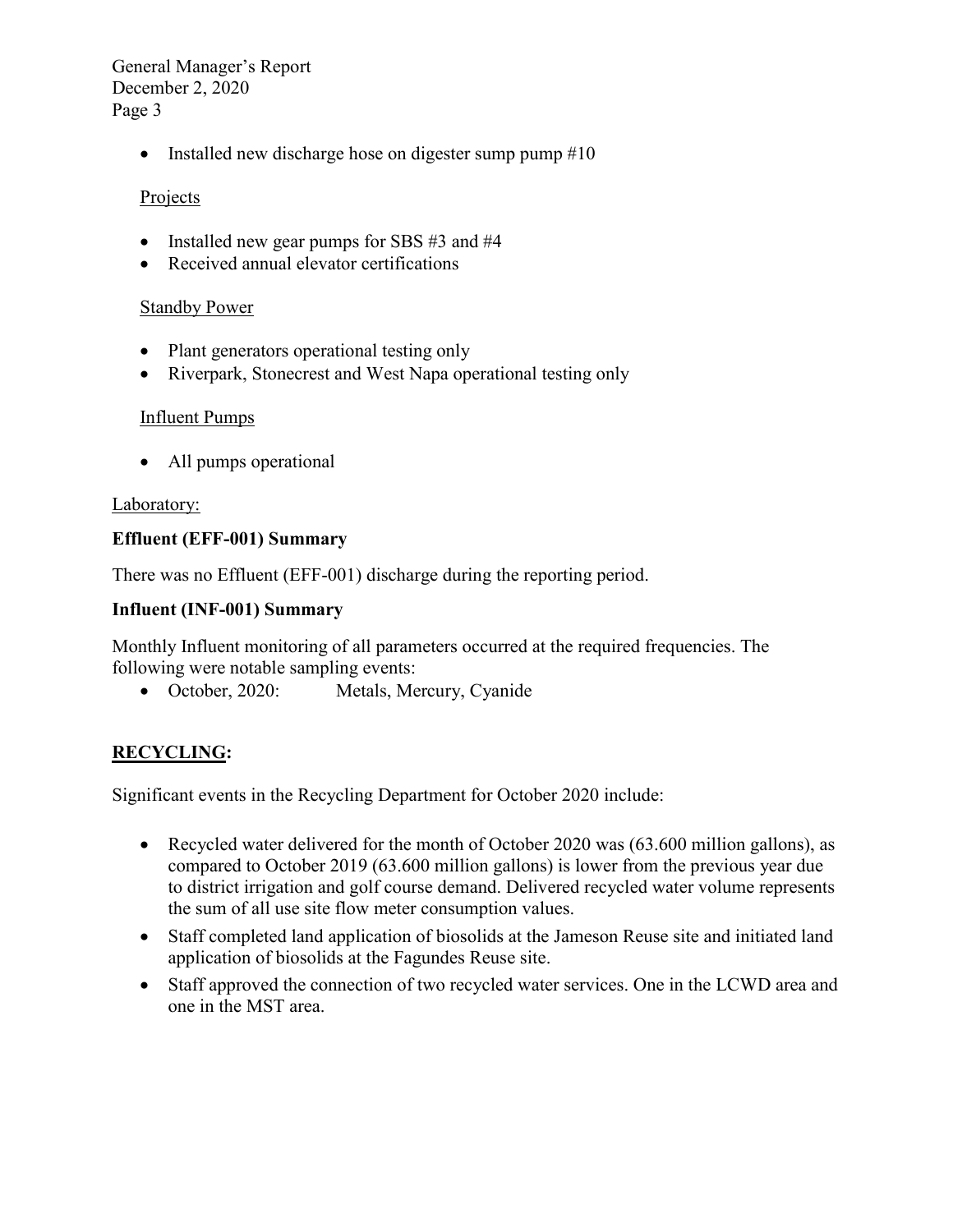#### **POLLUTION PREVENTION:**

Significant events in the Pollution Prevention and Outreach Division for October 2020 include:

- In coordination with the City of Napa, Napa County, the Sheriff's office, and Kaiser, staff helped plan and sponsor the yearly drug takeback event. At the event on October 24<sup>th</sup>, 2,108 pounds of medication were collected. The total amount of unneeded medications collected since the drug takeback program began in September 2010 is 25,784.2 pounds.
- Outreach continues to residents regarding the Summer 2020 Collection System Rehabilitation Project. Weekly email and text notifications were sent to all residents on the project mailing list. Weekly website updates were also made to alert residents to construction project updates.
- Staff also conducted outreach regarding the Browns Valley Trunk Project. Staff sent five letters to residents in different neighborhoods alerting them of pipeline installation work to be performed in their area. Weekly email and text updates as well as weekly website updates were conducted to keep residents up to date regarding construction activities. Staff also worked with City of Napa staff to share construction locations and our updates were shared in the City of Napa e-newsletter and on social media.
- Staff sent the Fall 2020 Pipeline newsletter to the printer and it was received by all customers in mid-October.
- Staff has been working on the Popular Annual Financial Report (PAFR), which will be completed in November.

# **ENGINEERING / CAPITAL PROJECTS / DEVELOPMENT:**

Significant events occurring in the Engineering Division for October 2020 include:

- Consultants and staff continued work on the CMMS implementation.
- Contractor completed the Pond Biosolids Removal and Reuse Project.
- Contractor continued construction of the Browns Valley Trunk Project.
- Contractor continued construction of the West Napa Pump Station Project.
- Contractor continued construction of the 2020 Collection System Rehabilitation Project.
- Staff completed design and issued Notice Inviting Bids for the 2021 Collection System Rehabilitation Project.
- Consultant continued design of the 66-inch Trunk Sewer Rehabilitation Project.
- Consultant continued design of the Pond Levee Maintenance Project
- Staff awarded the construction contract for the Sanitary Sewer Manhole Adjustment Project, Phase X
- Consultant completed design of the 2021 Treatment Plant Improvements Project
- Contractor continued construction of the Primary Clarifier and DAF Clarifier Rehabilitation Project.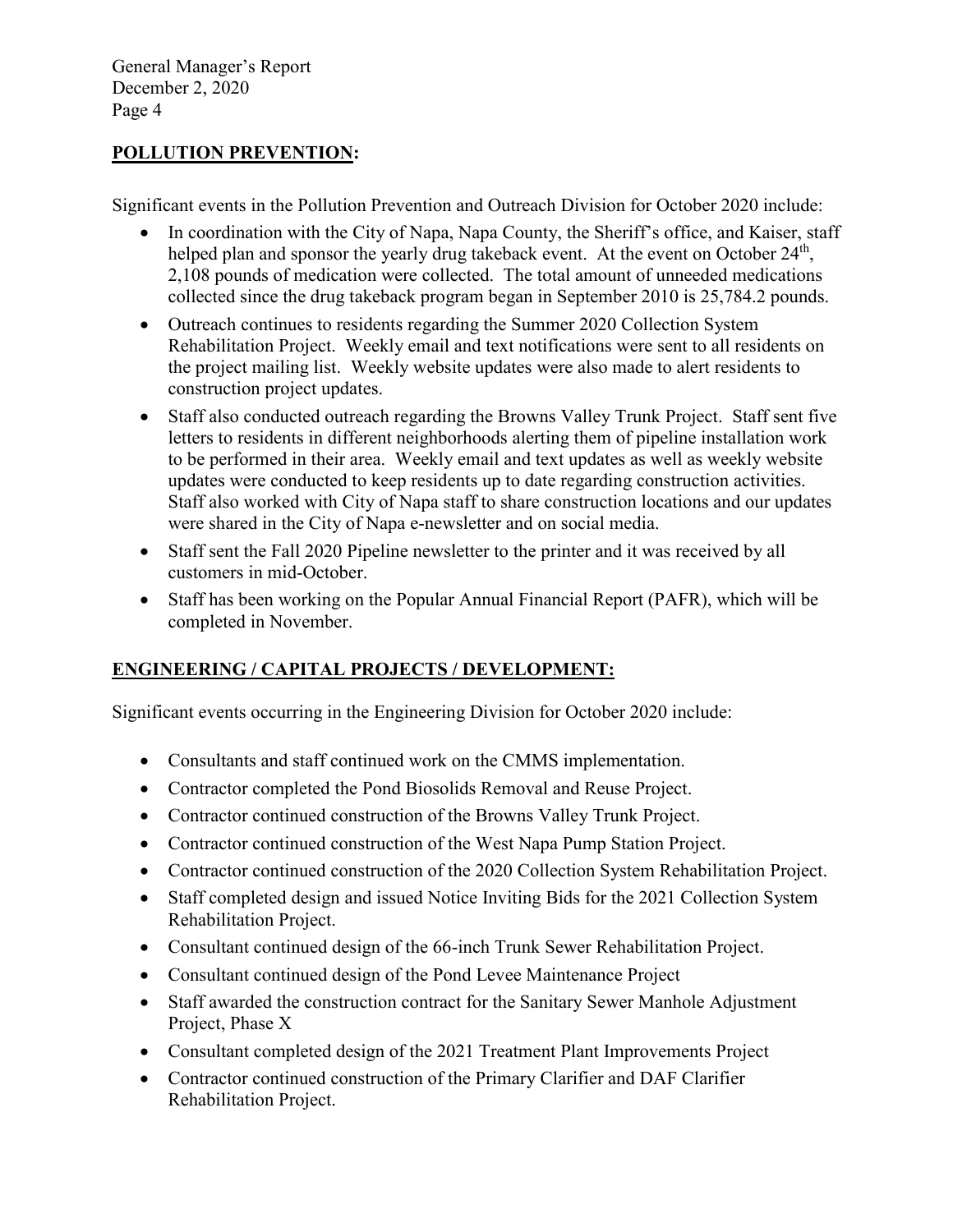- Consultant continued working on the Collection System Master Plan.
- Consultant continued working on the Wastewater Treatment Plant Master Plan.
- Staff reviewed 23 sets of development plans and deemed 12 sets of plans complete. The approved plans consisted of 4 residential dwellings, 1public lateral, 5 tenant improvements, 1 commercial building, and 1 recycled water lateral.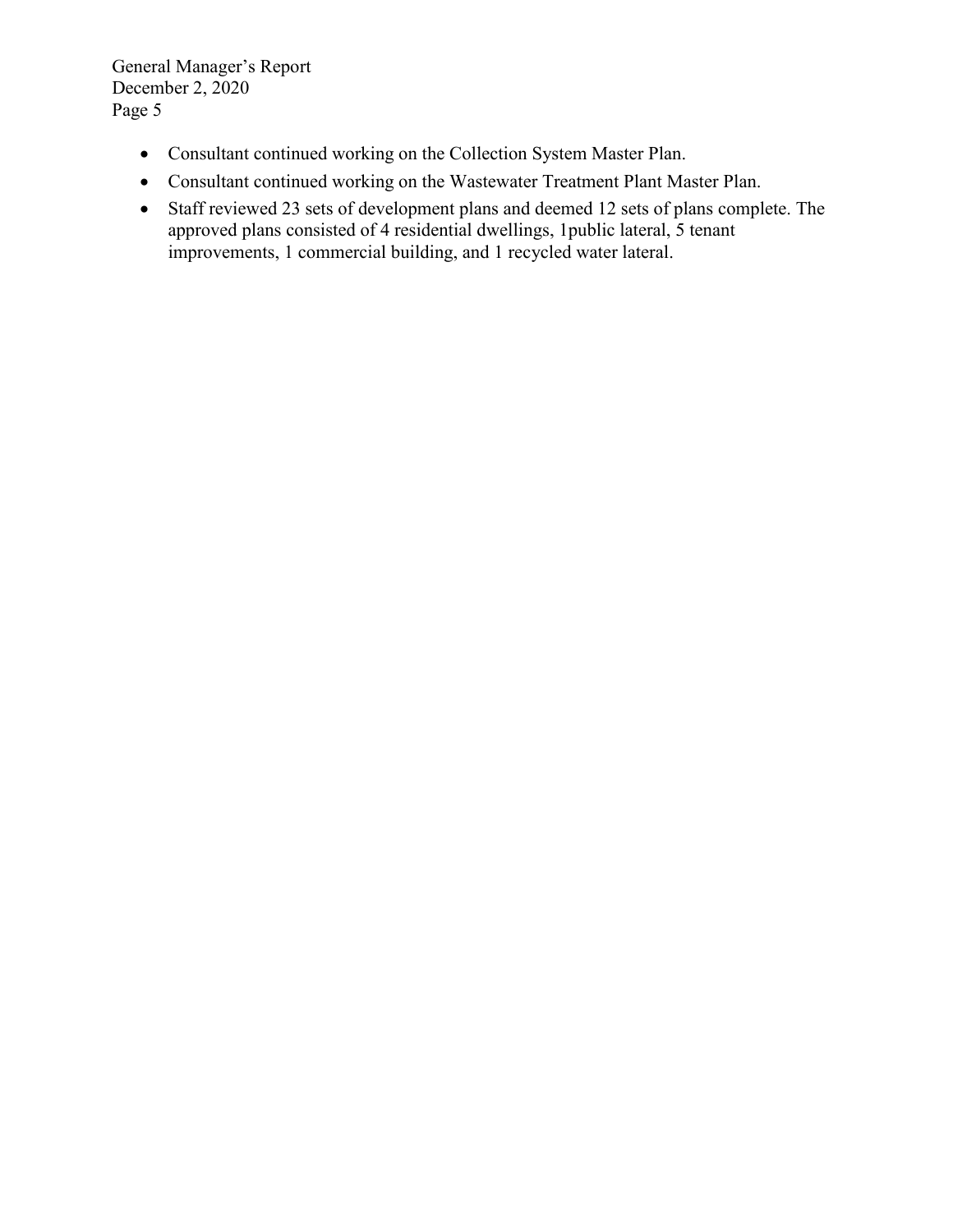#### **Budget Status & Cash Summary - July 1, 2020 - October 31, 2020 (33.3% of the year)**

|                                         | FY 20/21      |                     | <b>Expenditures</b> | <b>Committed</b> | <b>Remaining</b>               | Percent          |
|-----------------------------------------|---------------|---------------------|---------------------|------------------|--------------------------------|------------------|
| <b>Expenditures</b>                     | <b>Budget</b> | <b>Encumbrances</b> | to date             | to date          | <b>Balance</b>                 | <b>Committed</b> |
| <b>Operating</b>                        |               |                     |                     |                  |                                |                  |
| Salaries & Benefits                     | \$9,590,300   | \$7,100             | \$2,737,123         | \$2,744,223      | \$6,846,077                    | 28.6%            |
| Services & Supplies                     | 6,428,900     | 1,351,490           | 1,838,056           | 3,189,547        | 3,239,353                      | 49.6%            |
| <b>Taxes</b>                            | 42,400        |                     |                     |                  | 42,400                         | 0.0%             |
| <b>Debt Service</b>                     | 4,588,000     |                     | 3,728,888           | 3,728,888        | 859,113 $(1)$                  | 81.3%            |
| <b>Intrafund Transfers</b>              | 9,000,000     |                     |                     |                  | 9,000,000                      | 0.0%             |
| <b>Total Operating:</b>                 | \$29,649,600  | \$1,358,590         | \$8,304,067         | \$9,662,657      | \$19,986,943<br>$\binom{2}{2}$ | 32.6%            |
| <b>Capital</b>                          |               |                     |                     |                  |                                |                  |
| Bldgs/Improvements & Equip              | \$65,903,450  | \$28,509,981        | \$9,419,361         | \$37,929,342     | \$27,974,108<br>$\left($ 3)    | 57.6%            |
| <b>Intrafund Transfers</b>              | 1,992,000     |                     | 749,380             | 749,380          | 1,242,620                      | 37.6%            |
| <b>Total Capital:</b>                   | \$67,895,450  | \$28,509,981        | \$10,168,741        | \$38,678,722     | \$29,216,728                   | 57.0%            |
| <b>Grand Total Expenditures:</b>        | \$97,545,050  | \$29,868,571        | \$18,472,807        | \$48,341,379     | \$49,203,671                   | 49.6%            |
|                                         | FY 20/21      |                     | <b>Revenues</b>     | <b>Revenues</b>  | <b>Unposted</b>                | Percent          |
|                                         |               |                     |                     |                  |                                |                  |
| <b>Revenues</b>                         | <b>Budget</b> | <b>Encumbrances</b> | to date             | posted to date   | Revenue                        | <b>Posted</b>    |
| <b>Operating</b>                        |               |                     |                     |                  |                                |                  |
| Use of Money/Property                   | \$578,000     |                     | \$156,587           | \$156,587        | \$421,413                      | 27.1%            |
| <b>Charges for Services</b>             | 31,213,500    |                     | 2,155,106           | 2,155,106        | 29,058,394                     | 6.9%             |
| <b>Miscellaneous Revenues</b>           | 60,000        |                     | 46,545              | 46,545           | 13,455                         | 77.6%            |
| Donations/Contributions (Capital Labor) |               |                     | 322,647             | 322,647          | $(322, 647)$ (4)               | N/A              |
| <b>Total Operating:</b>                 | \$31,851,500  |                     | \$2,680,885         | \$2,680,885      | \$29,170,615                   | 8.4%             |
| Capital                                 |               |                     |                     |                  |                                |                  |
| Use of Money/Property                   | \$0           |                     | \$605               | \$605            | (5605)                         | N/A              |
| Capacity Charges                        | 5,178,000     |                     | 351,366             | 351,366          | 4,826,634                      | 6.8%             |
| Bond/Loan Proceeds                      | 15,416,600    |                     |                     |                  | 15,416,600                     | 0.0%             |
| Sale of Assets                          | 25,000        |                     |                     |                  | 25,000                         | 0.0%             |
| <b>Miscellaneous Revenues</b>           | 5,000         |                     |                     |                  | 5,000                          | 0.0%             |
| <b>Intrafund Transfers</b>              | 14,078,000    |                     | 749,380             | 749,380          | 13,328,620                     | 5.3%             |

| <b>Grand Total Revenue:</b>                  | S66.554.100  | S3.782.236                                                            | S3.782.236 | \$62,771,864 | $5.7\%$ |
|----------------------------------------------|--------------|-----------------------------------------------------------------------|------------|--------------|---------|
|                                              |              | Series 2012A's and 2017's principal/interest payments are made in Jul |            |              |         |
| Cash on Hand as of 10/31/20                  | \$15,756,587 | Includes Debt Service and Intrafund Transfers; otherwise is 36.9%     |            |              |         |
| **excluding Debt Service restricted funds    |              | See Capital Project Status report for details                         |            |              |         |
| $10/31/20$ -Effective Rate of Return = 1.27% |              | In-house Labor for Capital Projects (Contra acct for Salaries)        |            |              |         |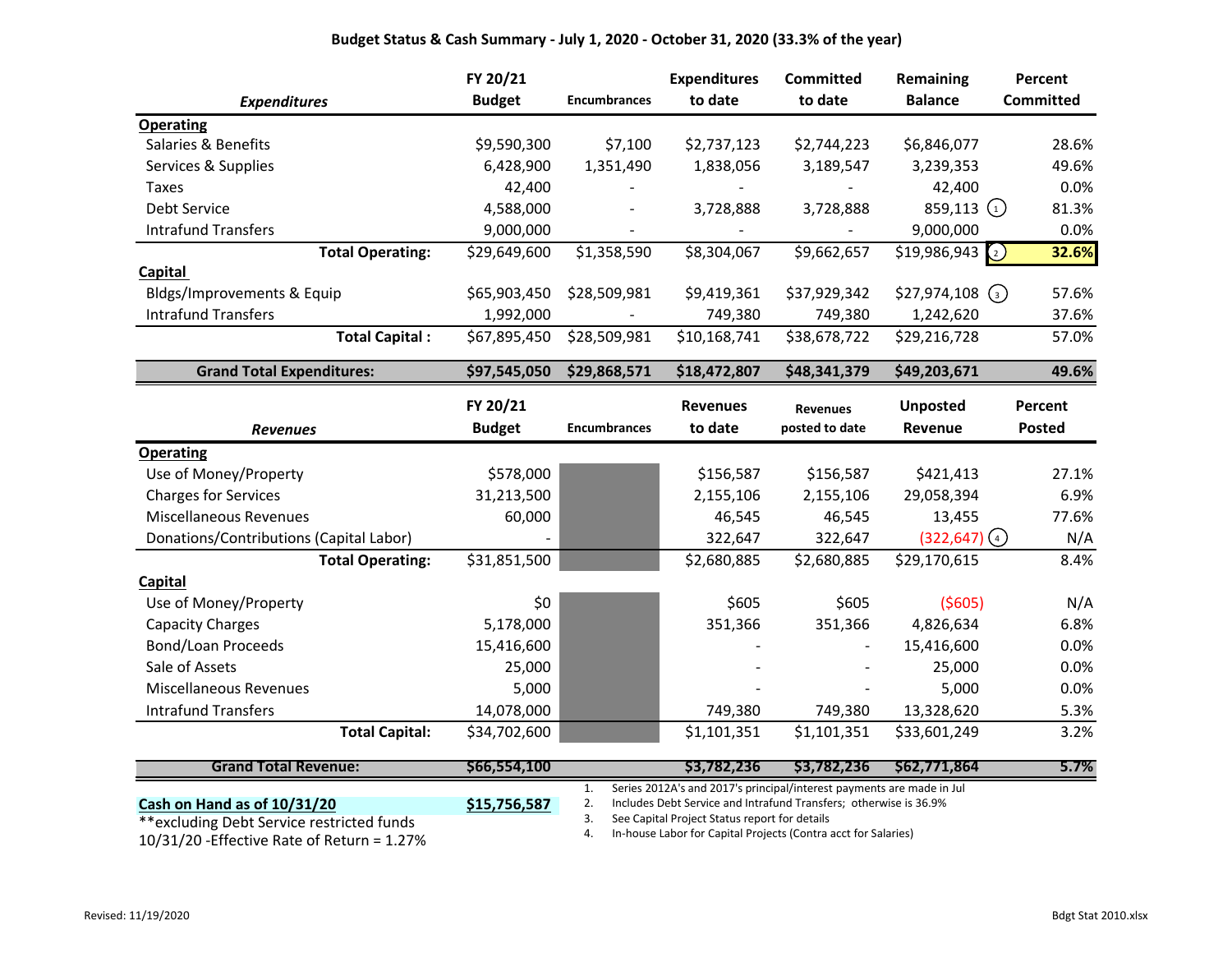

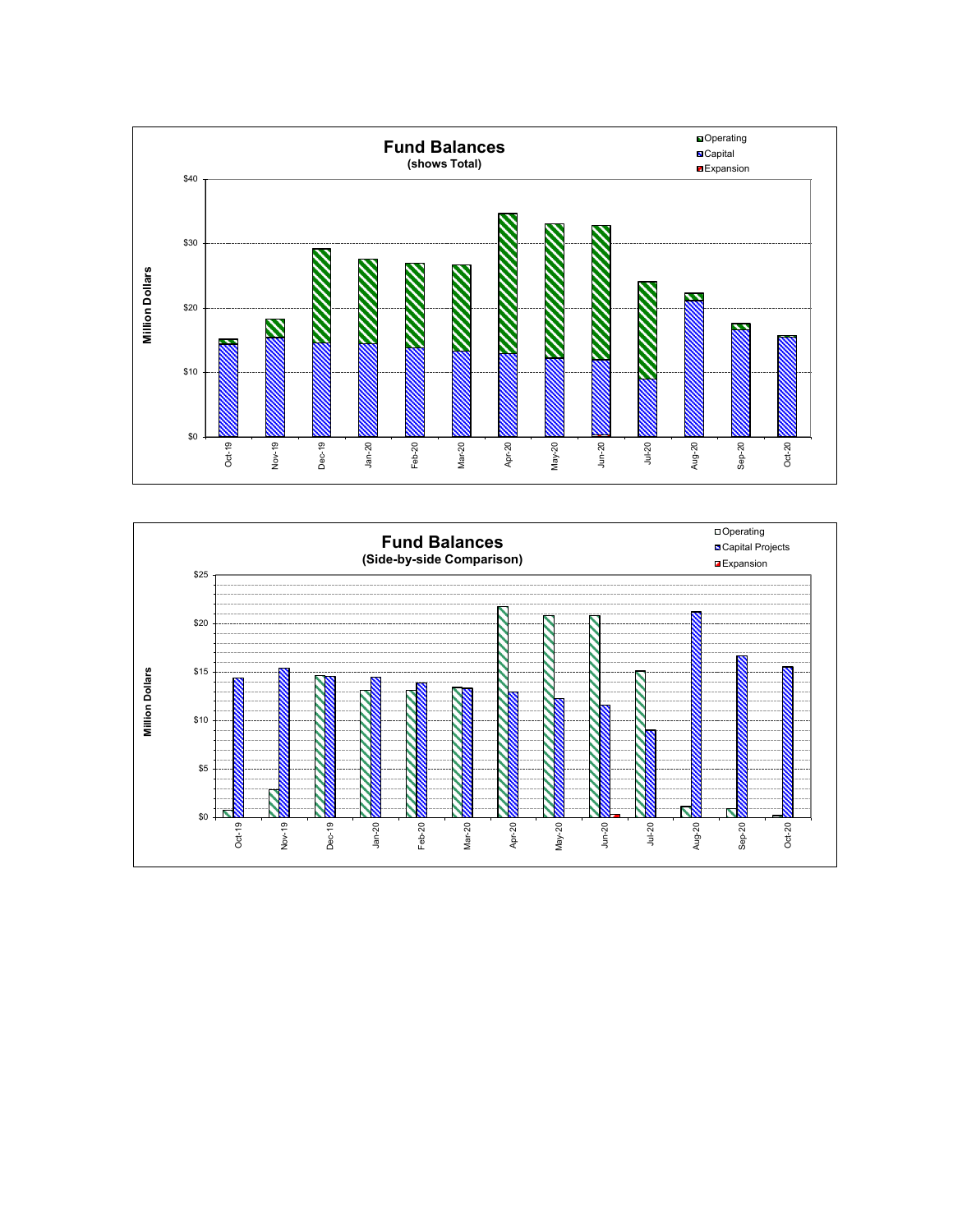





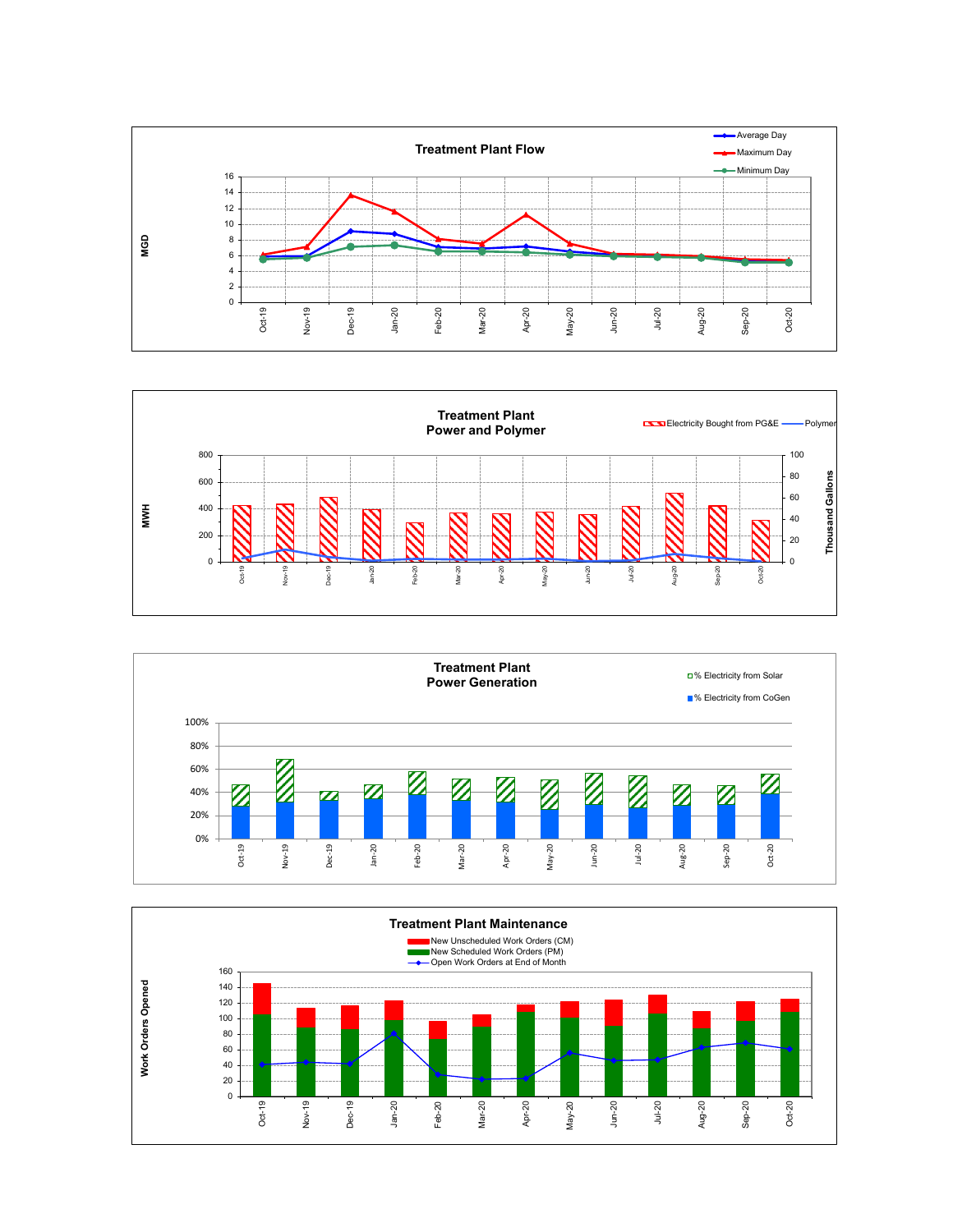





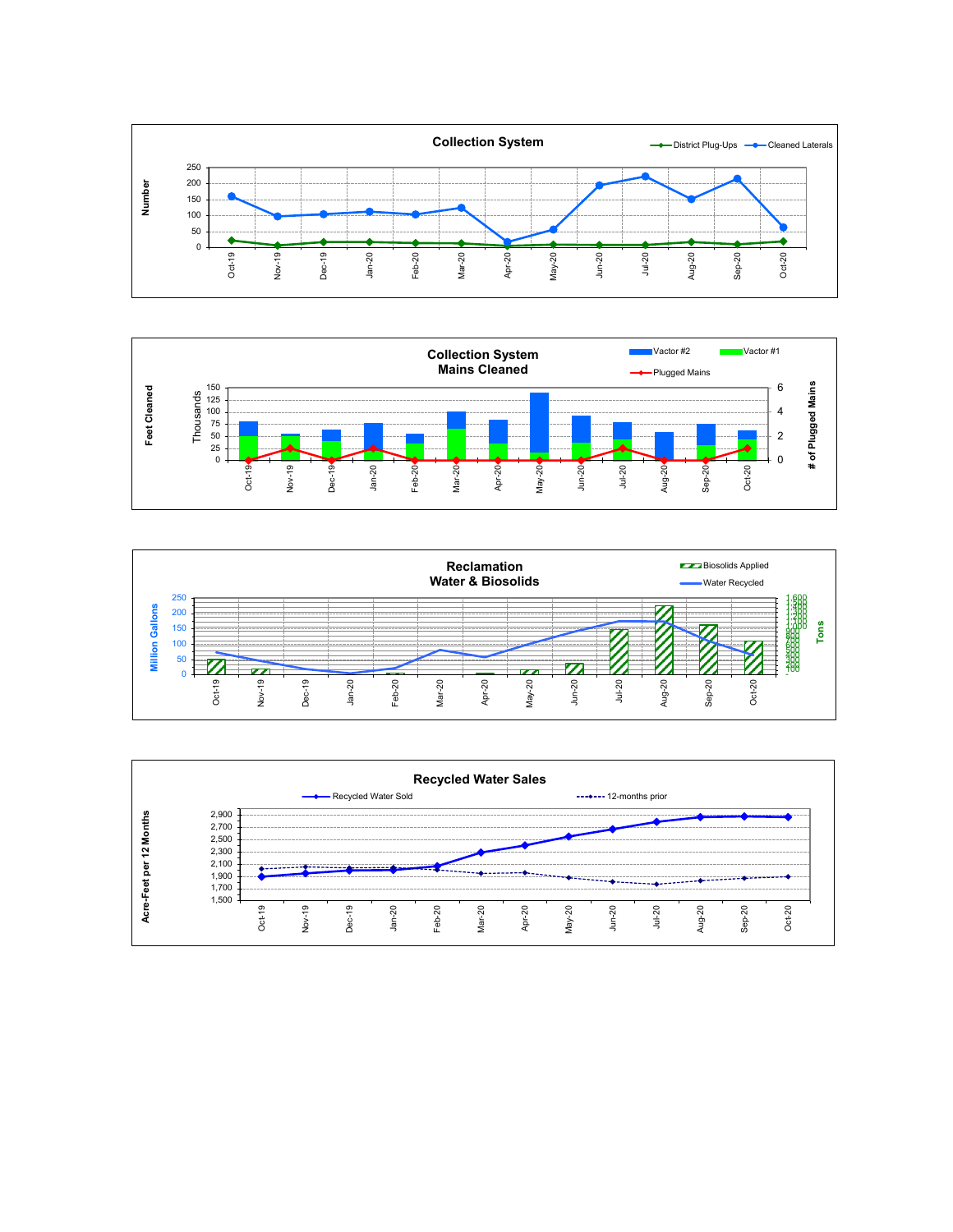| <b>CATEGORY</b>                               | <b>Oct-19</b> | <b>Nov-19</b> | Dec-19 | <b>Jan-20</b> | Feb-20 | Mar-20 | Apr-20 | <b>May-20</b> | Jun-20 | <b>Jul-20</b> | Aug-20 | Sep-20 | <b>Oct-20</b> |
|-----------------------------------------------|---------------|---------------|--------|---------------|--------|--------|--------|---------------|--------|---------------|--------|--------|---------------|
| (Thousand Dollars)                            |               |               |        |               |        |        |        |               |        |               |        |        |               |
| 7800<br>7850                                  | 753           | 2.858         | 14,616 | 13,107        | 13,136 | 13,427 | 21,767 | 20,787        | 20.841 | 15,104        | 1.143  | 924    | 231           |
| <b>Subtotal Operating</b>                     | 753           | 2,858         | 14,616 | 13,107        | 13,136 | 13,427 | 21,767 | 20,787        | 20,841 | 15,104        | 1,143  | 924    | 231           |
| Capital Improvement Projects<br>Debt Proceeds | 14,400        | 15,430        | 14,579 | 14,477        | 13,860 | 13,326 | 12,924 | 12,268        | 11,626 | 9,009         | 21,179 | 16,674 | 15,526        |
| <b>Subtotal Capital</b>                       | 14,400        | 15,430        | 14,579 | 14,477        | 13,860 | 13,326 | 12,924 | 12,268        | 11,626 | 9,009         | 21,179 | 16,674 | 15,526        |
| <b>Total Discretionary Funds</b>              | 15,153        | 18,288        | 29,195 | 27,584        | 26,996 | 26,753 | 34,691 | 33,055        | 32,467 | 24,113        | 22.322 | 17,598 | 15,757        |
| Expansion Fund (Restricted)                   |               |               |        |               |        |        |        |               | 378    |               |        |        |               |
| <b>Total Restricted Funds</b>                 |               |               |        |               |        |        |        |               | 378    |               |        |        |               |
| <b>TOTAL ALL FUNDS</b>                        | 15,153        | 18,288        | 29.195 | 27.584        | 26,996 | 26,753 | 34,691 | 33,055        | 32.845 | 24.113        | 22.322 | 17.598 | 15.757        |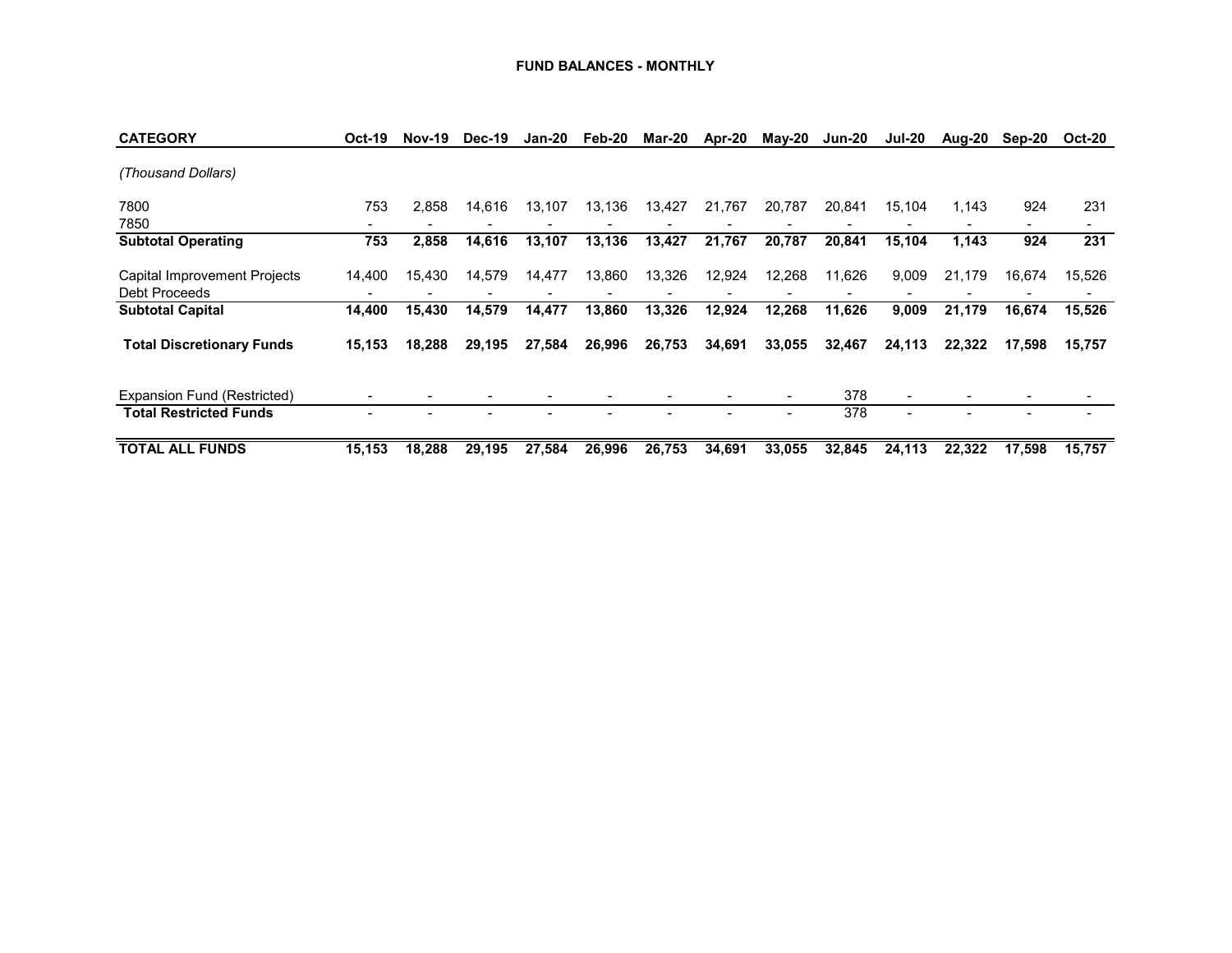#### **DEVELOPMENT WORKLOAD - MONTHLY**

| <b>CATEGORY</b>                     |                         |                  |                         |                |                 |                         |                         | Oct-19 Nov-19 Dec-19 Jan-20 Feb-20 Mar-20 Apr-20 May-20 Jun-20 Jul-20 Aug-20 Sep-20 Oct-20 |                 |                           |                         |                           |                         |
|-------------------------------------|-------------------------|------------------|-------------------------|----------------|-----------------|-------------------------|-------------------------|--------------------------------------------------------------------------------------------|-----------------|---------------------------|-------------------------|---------------------------|-------------------------|
| <b>Phone Requests</b>               |                         |                  |                         |                |                 |                         |                         |                                                                                            |                 |                           |                         |                           |                         |
| Maps/Drawings                       |                         | 11               | $\overline{4}$          | 6              | 5               | $\overline{2}$          | 3                       | $\mathbf{1}$                                                                               | $\overline{7}$  | $\mathbf{1}$              | $\overline{\mathbf{4}}$ | $\overline{2}$            | $\boldsymbol{2}$        |
| <b>Lateral Permits</b>              |                         |                  |                         |                |                 |                         |                         |                                                                                            |                 |                           |                         |                           |                         |
| <b>Policy Questions</b>             | $\overline{2}$          | $\overline{2}$   |                         | $\overline{2}$ | 5               | 5                       |                         |                                                                                            | 3               | $\ensuremath{\mathsf{3}}$ | 1                       | $\ensuremath{\mathsf{3}}$ | $\mathbf{1}$            |
| <b>Development Questions</b>        | 32                      | 40               | 29                      | 32             | 38              | 29                      | 24                      | 36                                                                                         | 45              | 31                        | 48                      | 45                        | 30                      |
| Miscellaneous                       | 29                      | 13               | 24                      | 10             | 12              | 8                       | 5                       | 6                                                                                          | $\overline{7}$  | 6                         | 13                      | 14                        | 11                      |
| <b>TOTAL</b>                        | 63                      | 66               | 57                      | 50             | 60              | 44                      | 32                      | 43                                                                                         | 62              | 41                        | 66                      | 64                        | 44                      |
| <b>Counter Requests</b>             |                         |                  |                         |                |                 |                         |                         |                                                                                            |                 |                           |                         |                           |                         |
| Maps/Drawings                       | $\mathbf{1}$            |                  |                         |                |                 |                         |                         |                                                                                            |                 |                           |                         |                           |                         |
| <b>Lateral Permits</b>              | $\overline{7}$          | $\overline{7}$   | 8                       | 5              | 19              | 20                      | $\overline{7}$          | 10                                                                                         | 10              | 15                        | 8                       | $\overline{7}$            | 13                      |
| <b>Policy Questions</b>             |                         | 1                |                         |                |                 | $\mathbf{1}$            |                         |                                                                                            |                 |                           |                         |                           |                         |
| <b>Development Questions</b>        | $\overline{\mathbf{4}}$ | $\overline{7}$   | $\overline{7}$          | 4              | $\overline{2}$  | $\overline{2}$          |                         |                                                                                            |                 | $\overline{2}$            |                         |                           |                         |
| Miscellaneous                       |                         |                  |                         | 1              | $\mathbf{1}$    | 1                       |                         |                                                                                            |                 |                           |                         |                           |                         |
| <b>TOTAL</b>                        | 12                      | 15               | 15                      | 10             | $\overline{22}$ | $\overline{24}$         |                         | 10                                                                                         | $\overline{10}$ | 17                        | $\overline{8}$          | 7                         | 13                      |
| <b>Initial Request (Referrals)</b>  | 13                      | 11               | $\boldsymbol{9}$        | 9              | 13              | 8                       | $\overline{7}$          | $\overline{4}$                                                                             | 8               | 6                         | 17                      | 10                        | 8                       |
| <b>Connection Permits Issued</b>    |                         |                  |                         |                |                 |                         |                         |                                                                                            |                 |                           |                         |                           |                         |
| <b>Residential Permits</b>          | $\mathbf 5$             | 3                | $\mathbf 0$             | 9              | 22              | 6                       | 6                       | 14                                                                                         | 10              | 6                         | 6                       | 10                        | $\overline{c}$          |
| <b>Commercial Permits</b>           | $\mathbf{1}$            | 3                | $\mathbf{1}$            | $\mathbf{1}$   |                 | $\overline{2}$          | $\mathbf{1}$            |                                                                                            | $\mathbf{1}$    | $6\phantom{1}$            | $\mathbf{1}$            | $\mathbf{1}$              | $\mathbf{1}$            |
| <b>Industrial Permits</b>           |                         |                  |                         |                |                 |                         |                         |                                                                                            |                 |                           |                         |                           |                         |
| <b>TOTAL PERMITS</b>                | $\overline{\mathbf{6}}$ | $\overline{6}$   | $\overline{1}$          | 10             | $\overline{22}$ | $\overline{\mathbf{8}}$ | $\overline{7}$          | 14                                                                                         | $\overline{11}$ | $\overline{12}$           | 7                       | $\overline{11}$           | $\overline{\mathbf{3}}$ |
| <b>Residential Units</b>            | 22                      | 5                | $\mathbf 0$             | 11             | 13              | $6\phantom{1}$          | 56                      | 20                                                                                         | 16              | $6\phantom{1}6$           | 5                       | 10                        | 13                      |
| <b>Commercial Units</b>             | $\mathbf{1}$            | 133              | 1                       | $\mathbf{1}$   |                 | $\overline{2}$          | $\mathbf{1}$            | $\sim$                                                                                     | 20              | 6                         | 1                       | $\mathbf{1}$              | $\mathbf{1}$            |
| <b>TOTAL UNITS</b>                  | 23                      | $\overline{138}$ | $\overline{1}$          | 12             | $\overline{13}$ | $\overline{\mathbf{8}}$ | $\overline{57}$         | $\overline{20}$                                                                            | $\overline{36}$ | $\overline{12}$           | $\overline{6}$          | 11                        | $\overline{14}$         |
| <b>Annexations</b>                  |                         |                  |                         |                |                 |                         |                         |                                                                                            |                 |                           |                         |                           |                         |
| Submitted                           | $\mathbf{1}$            |                  |                         |                |                 |                         | $\mathbf{1}$            |                                                                                            |                 | $\overline{2}$            |                         |                           |                         |
| Acreage                             | 44.84                   |                  |                         |                |                 |                         | 0.50                    |                                                                                            |                 | 18.2                      |                         |                           |                         |
| <b>Plans Reviewed</b>               |                         |                  |                         |                |                 |                         |                         |                                                                                            |                 |                           |                         |                           |                         |
| Subdivisions/Sites                  |                         |                  |                         |                |                 |                         |                         |                                                                                            |                 |                           |                         |                           |                         |
| <b>First Submittal</b>              | $\mathbf 5$             | 8                | 24                      | 12             | 5               | 12                      | $\overline{7}$          | 13                                                                                         | 12              | 12                        | 9                       | 8                         | 5                       |
| <b>Second Submittal</b>             | $\overline{c}$          | $6\phantom{1}6$  | 6                       | 12             | $\overline{7}$  | $\overline{\mathbf{4}}$ | 8                       | 9                                                                                          | 10              | 11                        | 4                       | 10                        | $\mathbf{1}$            |
| <b>Third Submittal</b>              | $\overline{7}$          | 3                | 6                       | 4              | 5               | 3                       | $\overline{2}$          | 4                                                                                          | 8               | 4                         | 6                       | 8                         | $\overline{7}$          |
| <b>Building/Tenant Improvements</b> |                         |                  |                         |                |                 |                         |                         |                                                                                            |                 |                           |                         |                           |                         |
| <b>First Submittal</b>              | 13                      | 4                | 3                       | 12             | 9               | 9                       | 5                       | 4                                                                                          | 9               | 5                         | 9                       | $\overline{2}$            | 4                       |
| <b>Second Submittal</b>             | 5                       | $\mathbf{1}$     | $\overline{\mathbf{4}}$ | 3              | $\overline{2}$  | $6\phantom{1}6$         | $\overline{\mathbf{4}}$ | $\overline{2}$                                                                             | 10              | 4                         | 5                       | $\overline{\mathbf{4}}$   | $\mathfrak{B}$          |
| <b>Third Submittal</b>              | $\overline{7}$          | 5                | 3                       | $\mathbf{1}$   | $\overline{2}$  | 5                       | 3                       | $\overline{7}$                                                                             | 8               | $\mathbf{1}$              | 5                       | 3                         | 3                       |
| Miscellaneous Plan Reviews          |                         |                  |                         |                |                 |                         |                         |                                                                                            |                 |                           |                         |                           |                         |
| <b>TOTAL PLANS REVIEWED</b>         | 39                      | $\overline{27}$  | 46                      | 44             | 30              | 39                      | 29                      | 39                                                                                         | 57              | $\overline{37}$           | 38                      | 35                        | 23                      |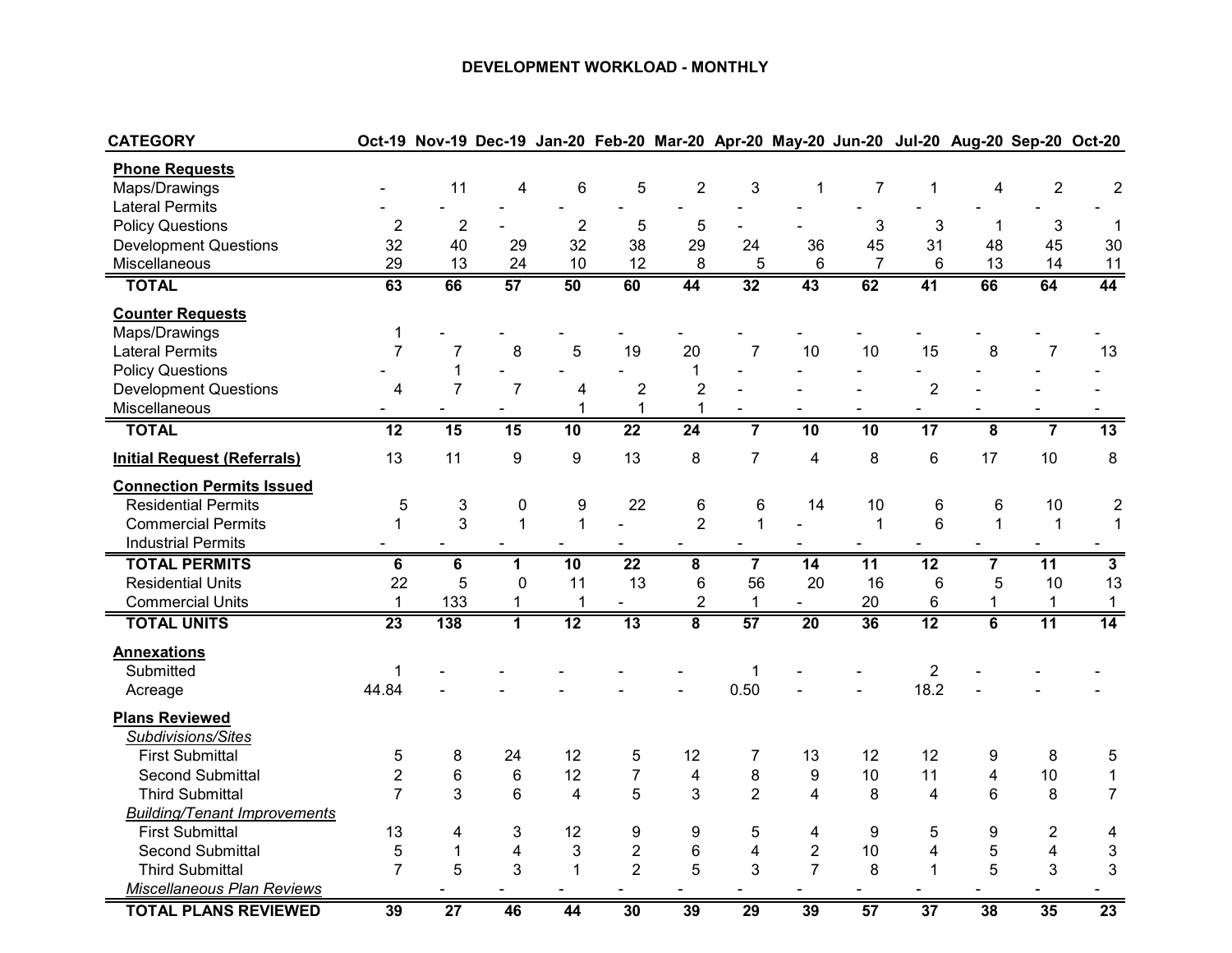#### **INSPECTION WORKLOAD - MONTHLY**

| <b>CATEGORY</b>                    |    |    |                |    |                |    |                | Oct-19 Nov-19 Dec-19 Jan-20 Feb-20 Mar-20 Apr-20 May-20 Jun-20 Jul-20 Aug-20 Sep-20 Oct-20 |                |                |                |                |                 |
|------------------------------------|----|----|----------------|----|----------------|----|----------------|--------------------------------------------------------------------------------------------|----------------|----------------|----------------|----------------|-----------------|
|                                    |    |    |                |    |                |    |                |                                                                                            |                |                |                |                |                 |
| <b>CONSTRUCTION</b>                |    |    |                |    |                |    |                |                                                                                            |                |                |                |                |                 |
| <b>Locating Sewers</b>             |    |    |                |    |                |    |                |                                                                                            |                |                |                |                |                 |
| Permit Processing                  |    |    |                |    |                |    |                |                                                                                            |                |                |                |                |                 |
| <b>Preconstruction Meetings</b>    | 6  |    | $\overline{2}$ | 4  | 4              | 3  | 3              |                                                                                            |                |                | $\overline{2}$ | $\overline{2}$ |                 |
| Inspections - Mains                |    |    |                |    |                |    |                | 6                                                                                          | 5              | 2              |                |                |                 |
| Inspections - Manholes             |    | 6  | 3              | 9  | 16             | 37 |                | 6                                                                                          |                | 6              | 6              | 6              | 5               |
| Inspections - Laterals             | 12 | 22 | 10             | 15 | 8              | 13 | 48             | 32                                                                                         | 9              | 12             | 12             | 8              | 12              |
| <b>Inspections - Cleanouts</b>     | 54 | 33 | 44             | 26 | 32             | 35 | 90             | 4                                                                                          | 2              | 3              | 5              | 11             | 9               |
| Inspections - Review Video         |    |    |                |    | $\mathfrak{p}$ | 4  | $\overline{2}$ |                                                                                            | $\mathfrak{p}$ | $\overline{2}$ | 3              | $\mathfrak{p}$ | 4               |
| Demo - Septic Tanks                |    |    |                |    |                |    |                |                                                                                            |                |                |                |                |                 |
| Demo - Buildings                   |    |    |                |    |                |    |                |                                                                                            |                |                |                |                |                 |
| <b>Update Record Drawings</b>      |    |    |                |    |                |    |                |                                                                                            |                |                |                |                |                 |
| <b>TOTAL</b>                       | 73 | 64 | 59             | 55 | 62             | 92 | 143            | 48                                                                                         | 18             | 26             | 29             | 29             | $\overline{37}$ |
| <b>MISCELLANEOUS</b>               |    |    |                |    |                |    |                |                                                                                            |                |                |                |                |                 |
| <b>Meter Readings</b>              |    |    |                | 59 |                |    |                |                                                                                            |                |                |                |                |                 |
| Washdown Facility Inspections      |    |    |                |    |                |    |                |                                                                                            |                |                |                |                |                 |
| <b>General Customer Assistance</b> | 12 | 12 |                | 6  | 9              | 15 | 14             | 24                                                                                         | 30             | 26             | 46             | 35             | 27              |
| City of Napa Water Discharge       |    |    |                |    |                |    |                |                                                                                            |                |                |                |                |                 |
| <b>TOTAL</b>                       | 12 | 12 |                | 65 | 10             | 15 | 18             | 24                                                                                         | 30             | 26             | 46             | 35             | $\overline{27}$ |
|                                    |    |    |                |    |                |    |                |                                                                                            |                |                |                |                |                 |
| <b>SPECIAL PROJECTS</b>            | 23 | 19 | 30             | 10 | 0              | 11 | 26             | 23                                                                                         | 22             | 23             | 21             | 21             | 22              |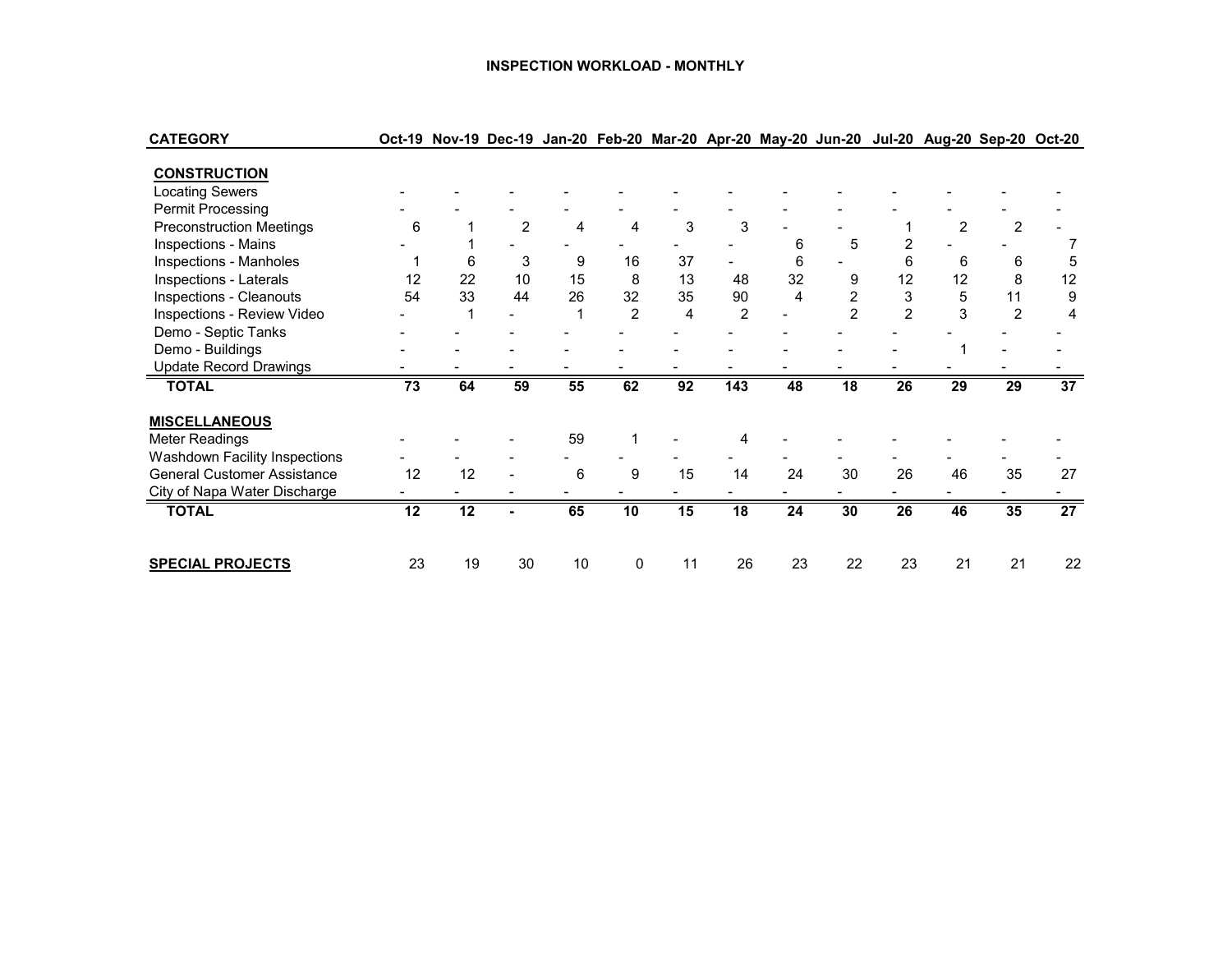#### **POLLUTION PREVENTION WORKLOAD - MONTHLY**

| <b>CATEGORY</b>                             |       |    |    |                |                |                 |   |   |   |   |   |   | Oct-19 Nov-19 Dec-19 Jan-20 Feb-20 Mar-20 Apr-20 May-20 Jun-20 Jul-20 Aug-20 Sep-20 Oct-20 |
|---------------------------------------------|-------|----|----|----------------|----------------|-----------------|---|---|---|---|---|---|--------------------------------------------------------------------------------------------|
| <b>Outreach Activities</b>                  |       |    |    |                |                |                 |   |   |   |   |   |   |                                                                                            |
| <b>Plant Tours Conducted</b>                | 2     | 5  | 0  | 3              | $\mathbf{2}$   | 0               | 0 | 0 | 0 | 0 | O | 0 | 0                                                                                          |
| <b>Presentations Made</b>                   | 5     |    | 0  |                | $\mathbf 0$    |                 | 0 | 0 | 0 | 0 |   | 0 | 0                                                                                          |
| <b>Total Outreach Activities</b>            |       | 12 |    | 4              | $\overline{2}$ |                 |   |   |   |   |   |   |                                                                                            |
| <b>Inspections Conducted</b>                |       |    |    |                |                |                 |   |   |   |   |   |   |                                                                                            |
| <b>Food Service Facilities</b>              |       |    |    | 1              | 62             | 21              |   |   |   |   |   |   |                                                                                            |
| Auto Body & Car Wash                        |       |    |    |                |                |                 |   |   |   |   |   |   |                                                                                            |
| Other                                       |       |    |    |                |                |                 |   |   |   |   |   |   |                                                                                            |
| <b>Total Inspections</b>                    |       |    |    |                | 62             | $\overline{21}$ |   |   |   |   |   |   |                                                                                            |
| <b>Compliance Issues</b>                    |       |    |    |                |                |                 |   |   |   |   |   |   |                                                                                            |
| NOVs Issued                                 |       | 3  |    | 2              |                |                 |   |   |   |   |   |   |                                                                                            |
| <b>NOEs Issued</b>                          |       |    |    | $\overline{2}$ |                |                 |   |   |   |   |   |   |                                                                                            |
| Non-Compliant-FOG                           |       |    |    |                |                |                 |   |   |   |   |   |   |                                                                                            |
| <b>Total Compliance Issues</b>              |       | 4  |    | 4              |                |                 |   |   |   |   |   |   |                                                                                            |
| <b>Pollution Prevention</b>                 |       |    |    |                |                |                 |   |   |   |   |   |   |                                                                                            |
| <b>Clothes Washer Rebates</b>               |       |    |    |                |                |                 |   |   |   |   |   |   |                                                                                            |
| <b>Toilet Retrofit Rebates</b>              |       |    |    |                |                |                 |   |   |   |   |   |   |                                                                                            |
| <b>Pharmaceuticals Diverted</b><br>(in lbs) | 1,635 |    | 44 |                |                |                 |   |   |   |   |   |   | 2,108                                                                                      |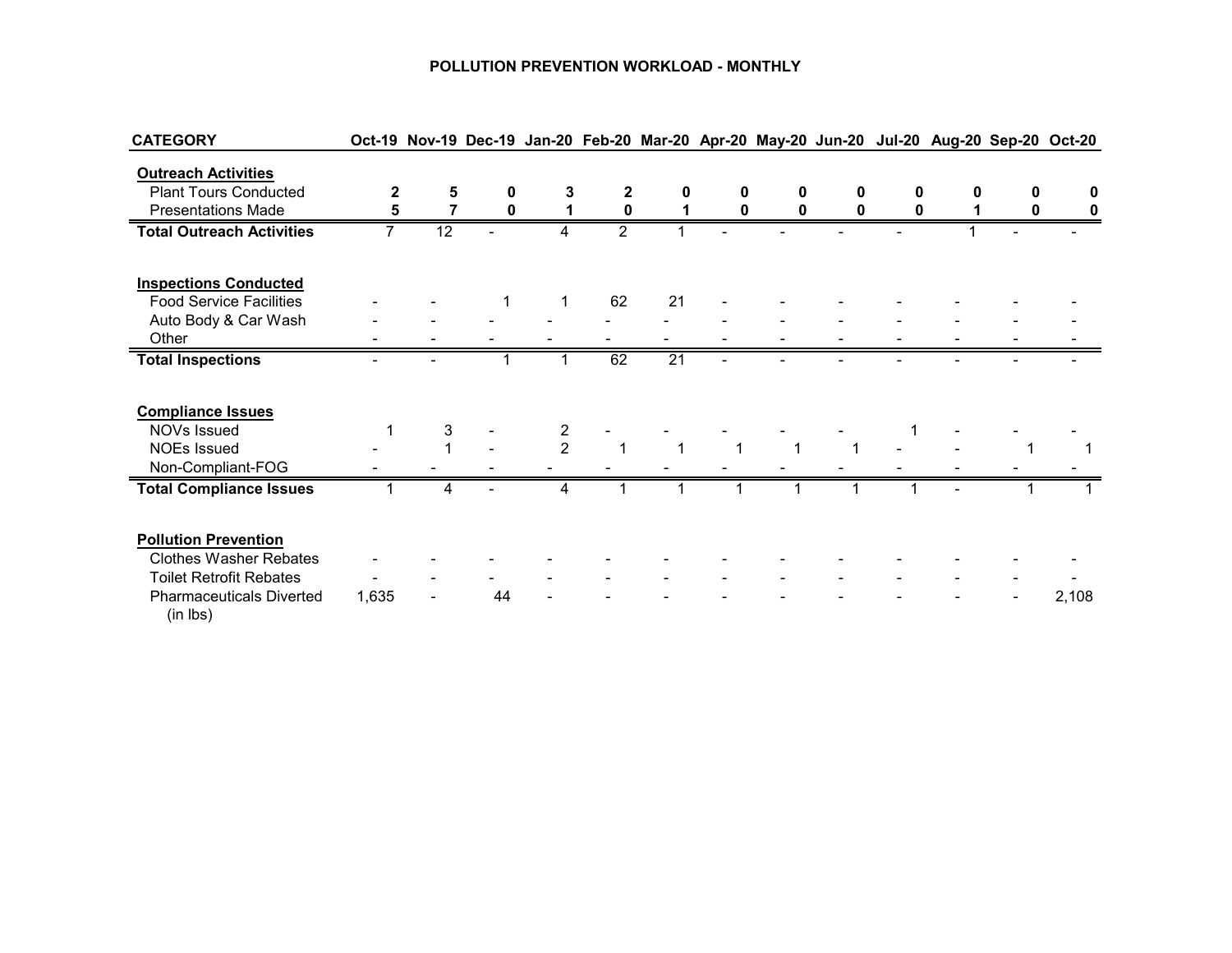|                          | <b>Acres</b> | <b>Oct-19</b>            | <b>Nov-19</b>            | <b>Dec-19</b>            | <b>Jan-20</b>            | Feb-20                   | Mar-20                   | Apr-20                   | May-20                   | <b>Jun-20</b>            | <b>Jul-20</b>            | Aug-20                   | Sep-20                   | <b>Oct-20</b>            |
|--------------------------|--------------|--------------------------|--------------------------|--------------------------|--------------------------|--------------------------|--------------------------|--------------------------|--------------------------|--------------------------|--------------------------|--------------------------|--------------------------|--------------------------|
| <b>MONTHLY (MG)</b>      |              |                          |                          |                          |                          |                          |                          |                          |                          |                          |                          |                          |                          |                          |
| <b>Water Sold</b>        |              |                          |                          |                          |                          |                          |                          |                          |                          |                          |                          |                          |                          |                          |
| <b>Golf Courses</b>      | 638.0        | 31.724                   | 16.340                   | 0.007                    | 0.001                    | 12.483                   | 20.366                   | 24.765                   | 52.367                   | 75.187                   | 74.385                   | 62.144                   | 45.656                   | 25.052                   |
| Cemeteries               | 57.1         | 4.061                    | 3.028                    | 0.250                    | 0.222                    | 0.514                    | 3.078                    | 3.422                    | 3.965                    | 4.958                    | 5.192                    | 5.091                    | 4.257                    | 4.064                    |
| Parks                    | 18.5         | 0.615                    | 0.028                    | $\overline{\phantom{a}}$ | $\blacksquare$           |                          | 0.001                    | $\blacksquare$           | 0.271                    | 1.188                    | 1.670                    | 1.142                    | 0.691                    | 0.638                    |
| Schools                  | 12.6         | 1.312                    | 0.792                    | 0.085                    | 0.044                    | 0.157                    | 0.685                    | 0.716                    | 2.146                    | 2.341                    | 2.926                    | 2.583                    | 1.995                    | 1.372                    |
| Commerical               | 166.5        | 13.499                   | 11.799                   | 2.254                    | 0.986                    | 3.206                    | 9.845                    | 9.241                    | 13.725                   | 15.874                   | 20.068                   | 18.844                   | 14.144                   | 13.084                   |
| Vineyards                | 3,442.0      | 13.852                   | 7.027                    | 15.494                   | 3.170                    | 5.250                    | 46.305                   | 17.728                   | 19.191                   | 24.276                   | 51.661                   | 68.013                   | 36.009                   | 16.738                   |
| <b>Trucked Water</b>     | 175.0        | 1.401                    | 1.097                    | 0.476                    | 0.227                    | 0.134                    | 0.415                    | 1.147                    | 3.612                    | 3.079                    | 1.988                    | 3.988                    | 2.748                    | 2.104                    |
| <b>Subtotal Sales</b>    | 4,509.6      | 66.465                   | 40.111                   | 18.567                   | 4.650                    | 21.745                   | 80.694                   | 57.018                   | 95.277                   | 126.903                  | 157.889                  | 161.805                  | 105.500                  | 63.053                   |
|                          |              |                          |                          |                          |                          |                          |                          |                          |                          |                          |                          |                          |                          |                          |
| <b>District Use</b>      |              |                          |                          |                          |                          |                          |                          |                          |                          |                          |                          |                          |                          |                          |
| Jameson                  | 330.0        |                          |                          |                          | 0.024                    |                          |                          |                          |                          |                          | 1.479                    | 1.146                    | 1.271                    |                          |
| Somky                    | 213.0        | 6.391                    | 4.513                    | $\overline{\phantom{a}}$ | 0.006                    | 0.050                    | 0.026                    | 0.080                    | 5.408                    | 13.369                   | 14.836                   | 10.491                   | 2.855                    | 0.547                    |
| Fagundes/Airport         | 50.5         | $\sim$                   | $\overline{\phantom{a}}$ | $\overline{\phantom{a}}$ | $\overline{\phantom{a}}$ |                          | $\overline{\phantom{a}}$ | $\overline{\phantom{a}}$ |                          | $\blacksquare$           | $\blacksquare$           | $\overline{\phantom{a}}$ | $\sim$                   | $\overline{\phantom{a}}$ |
| <b>Subtotal District</b> | 593.5        | 6.391                    | 4.513                    |                          | 0.030                    | 0.050                    | 0.026                    | 0.080                    | 5.408                    | 13.369                   | 16.315                   | 11.638                   | 4.126                    | 0.547                    |
| <b>TOTAL DELIVERED</b>   | 5.103.1      | 72.856                   | 44.624                   | 18.567                   | 4.681                    | 21.795                   | 80.720                   | 57.098                   | 100.686                  | 140.271                  | 174.204                  | 173.443                  | 109.626                  | 63.600                   |
|                          |              |                          |                          |                          |                          |                          |                          |                          |                          |                          |                          |                          |                          |                          |
| <b>ANNUAL (AF)</b>       |              |                          |                          |                          |                          |                          |                          |                          |                          |                          |                          |                          |                          |                          |
| <b>Water Sold</b>        |              |                          |                          |                          |                          |                          |                          |                          |                          |                          |                          |                          |                          |                          |
| <b>Golf Courses</b>      | 638.0        | 963                      | 1,003                    | 1,003                    | 1,003                    | 1,042                    | 1,104                    | 1,151                    | 1,232                    | 1,283                    | 1,297                    | 1,288                    | 1,275                    | 1,254                    |
| Cemeteries               | 57.1         | 102                      | 102                      | 101                      | 100                      | 102                      | 110                      | 116                      | 117                      | 121                      | 120                      | 118                      | 117                      | 117                      |
| Parks                    | 18.5         | 17                       | 15                       | 15                       | 15                       | 15                       | 15                       | 15                       | 15                       | 16                       | 19                       | 18                       | 17                       | 17                       |
| Schools                  | 12.6         | 33                       | 33                       | 33                       | 33                       | 33                       | 35                       | 37                       | 40                       | 42                       | 45                       | 47                       | 48                       | 49                       |
| Commerical               | 166.5        | 324                      | 337                      | 338                      | 337                      | 345                      | 373                      | 386                      | 396                      | 407                      | 412                      | 415                      | 410                      | 408                      |
| Vineyards                | 3,442.0      | 431                      | 431                      | 477                      | 486                      | 500                      | 621                      | 665                      | 705                      | 748                      | 842                      | 919                      | 945                      | 954                      |
| <b>Trucked Water</b>     | 175.0        | 22                       | 24                       | 25                       | 26                       | 26                       | 27                       | 31                       | 40                       | 48                       | 50                       | 58                       | 62                       | 64                       |
| <b>Subtotal Sales</b>    | 4,509.6      | 1,891                    | 1,945                    | 1,993                    | 2,001                    | 2,064                    | 2,286                    | 2,401                    | 2,546                    | 2,666                    | 2,785                    | 2,864                    | 2,874                    | 2,864                    |
| <b>District Use</b>      |              |                          |                          |                          |                          |                          |                          |                          |                          |                          |                          |                          |                          |                          |
| Jameson                  | 330.0        | $\mathcal I$             | 1                        | $\mathbf{1}$             | $\overline{c}$           | $\overline{c}$           | $\overline{c}$           | $\overline{c}$           | $\overline{c}$           | $\overline{c}$           | 6                        | 8                        | 12                       | 12                       |
| Somky                    | 213.0        | 259                      | 272                      | 272                      | 272                      | 273                      | 273                      | 273                      | 282                      | 286                      | 279                      | 232                      | 178                      | 160                      |
| Fagundes/Airport         | 50.5         | $\overline{\phantom{a}}$ | $\overline{\phantom{a}}$ | $\overline{\phantom{a}}$ | $\overline{\phantom{a}}$ | $\overline{\phantom{a}}$ | $\overline{\phantom{a}}$ | $\overline{\phantom{a}}$ | $\overline{\phantom{a}}$ | $\overline{\phantom{a}}$ | $\overline{\phantom{a}}$ | $\overline{\phantom{a}}$ | $\overline{\phantom{a}}$ | $\overline{\phantom{a}}$ |
| <b>Subtotal District</b> | 593.5        | 260                      | 274                      | 274                      | 274                      | $\overline{274}$         | 274                      | 274                      | 283                      | 288                      | 285                      | 240                      | 190                      | 172                      |
|                          |              |                          |                          |                          |                          |                          |                          |                          |                          |                          |                          |                          |                          |                          |
| <b>TOTAL DELIVERED</b>   | 5.103.1      | 2.151                    | 2,219                    | 2,267                    | 2,274                    | 2,338                    | 2.561                    | 2.675                    | 2,830                    | 2.953                    | 3,070                    | 3,104                    | 3.064                    | 3,036                    |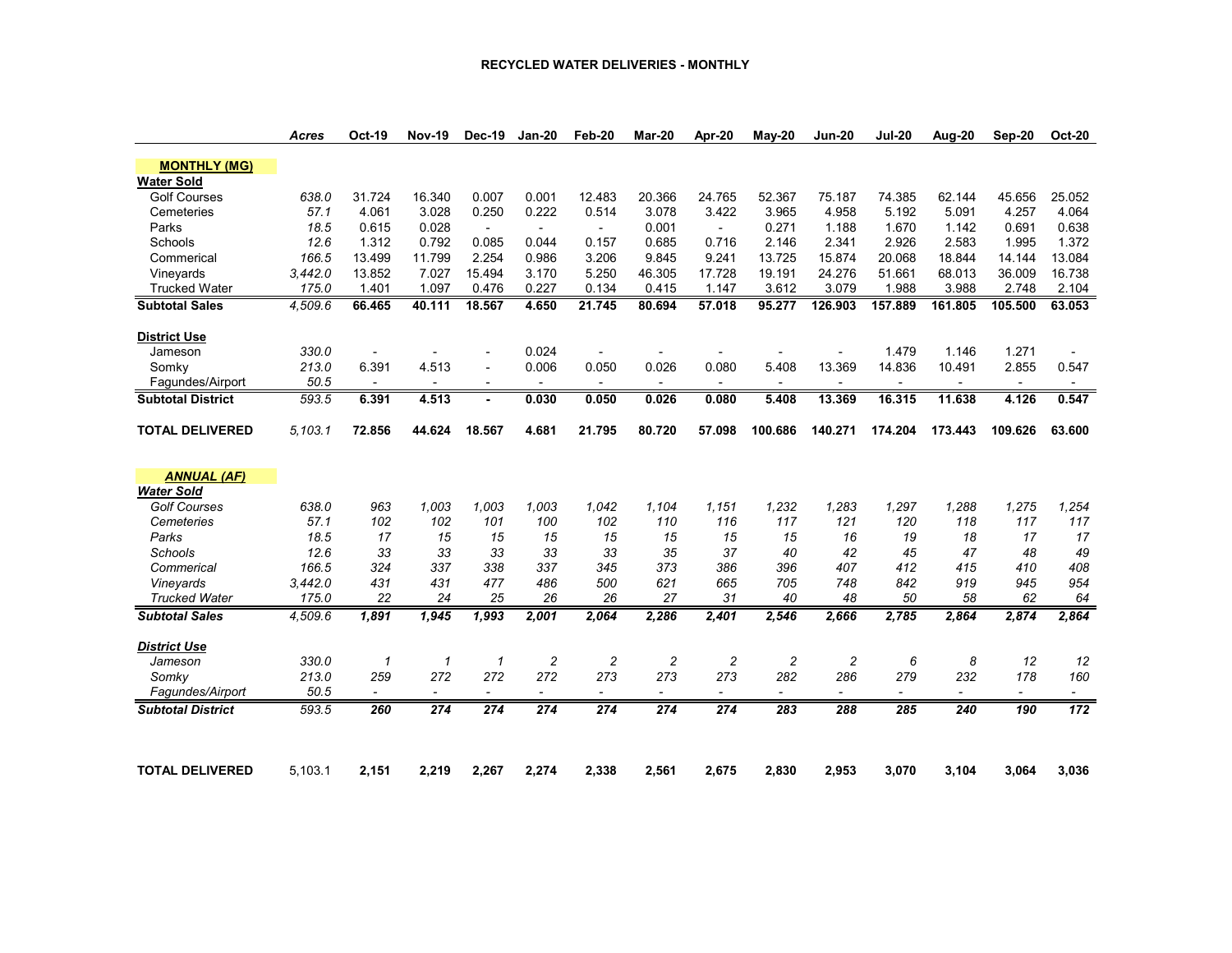#### **BIOSOLIDS HANDLING - MONTHLY**

| <b>Site</b>                                                              |     |     |                |   |                 |                          |    | Oct-19 Nov-19 Dec-19 Jan-20 Feb-20 Mar-20 Apr-20 May-20 Jun-20 |     |     | Jul-20 Aug-20 Sep-20 |       | $Oct-20$ |
|--------------------------------------------------------------------------|-----|-----|----------------|---|-----------------|--------------------------|----|----------------------------------------------------------------|-----|-----|----------------------|-------|----------|
| <b>Land Applied by NSD</b><br>Somky<br>Fagundes<br>Jameson Canyon        | 316 | 117 | $\blacksquare$ | ۰ | 37              | ۰.                       | 26 | 103                                                            | 234 | 49  | 165                  | 201   | 22<br>85 |
| Subtotal by NSD                                                          | 316 | 117 | $\blacksquare$ |   | $\overline{37}$ | $\overline{\phantom{0}}$ | 26 | 103                                                            | 234 | 49  | 165                  | 201   | 107      |
| <b>Land Applied by Contractor</b><br>Somky<br>Fagundes<br>Jameson Canyon |     |     |                |   |                 |                          |    |                                                                |     | 893 | 1,277                | 838   | 590      |
| Subtotal by Contractor                                                   |     |     |                |   |                 |                          |    |                                                                |     | 893 | 1,277                | 838   | 590      |
| <b>Total Land Applied</b>                                                | 316 | 117 | $\blacksquare$ |   | 37              | $\blacksquare$           | 26 | 103                                                            | 234 | 942 | 1,442                | 1,039 | 697      |
| <b>Off Site (Contractor)</b>                                             |     |     |                |   |                 |                          |    |                                                                |     |     |                      |       |          |
| Total (tons)                                                             | 316 | 117 |                |   | 37              |                          | 26 | 103                                                            | 234 | 942 | 1,442                | 1,039 | 697      |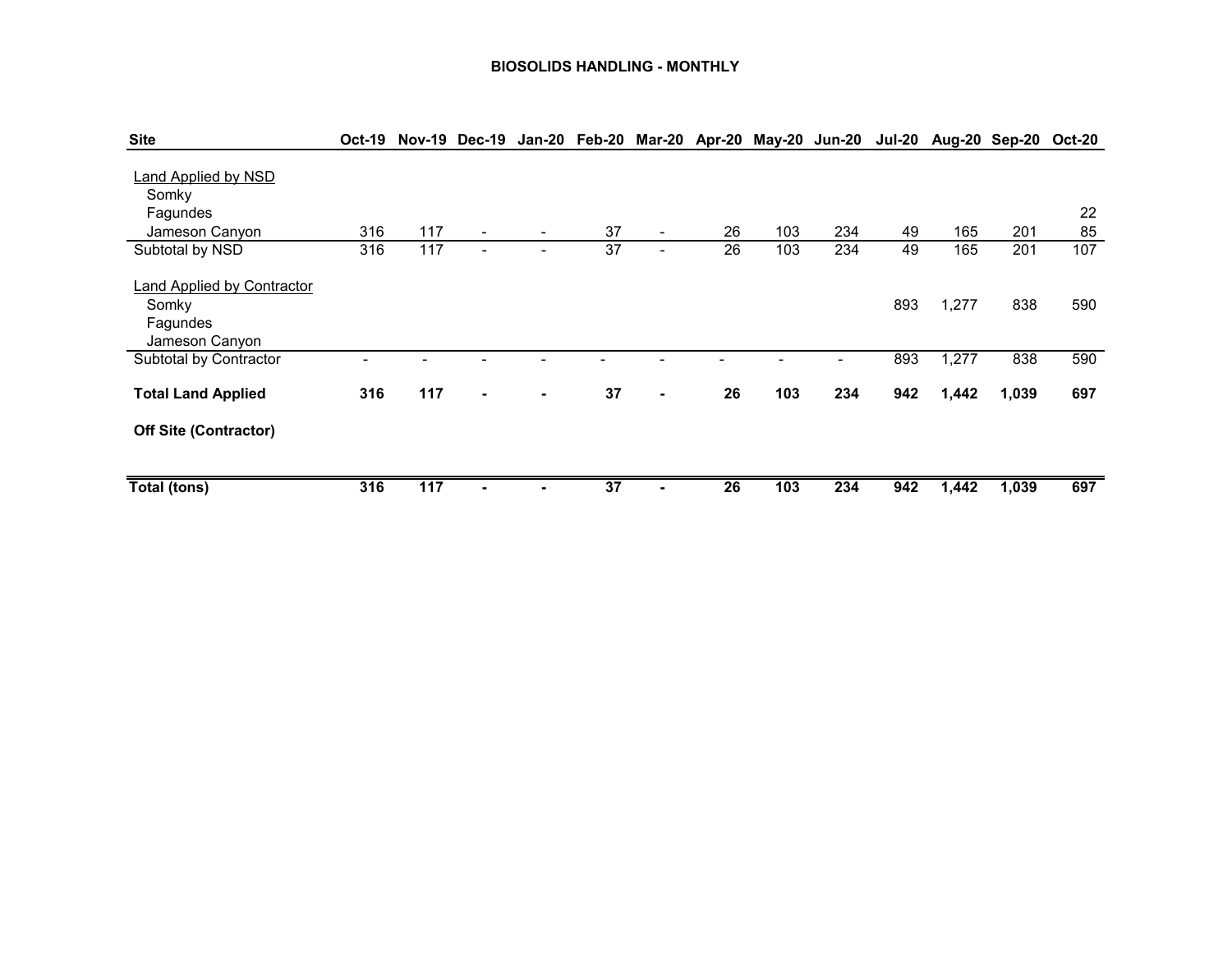#### **COLLECTION SYSTEM MAINTENANCE - MONTHLY**

| <b>CATEGORY</b>                                                                     | <b>Oct-19</b>                | <b>Nov-19</b>         | Dec-19                           | <b>Jan-20</b>           | Feb-20                  | <b>Mar-20</b>           | Apr-20                           | May-20                                        | <b>Jun-20</b>           | <b>Jul-20</b>                                                  | Aug-20                                             | Sep-20                  | <b>Oct-20</b>           |
|-------------------------------------------------------------------------------------|------------------------------|-----------------------|----------------------------------|-------------------------|-------------------------|-------------------------|----------------------------------|-----------------------------------------------|-------------------------|----------------------------------------------------------------|----------------------------------------------------|-------------------------|-------------------------|
| <b>Plugups</b><br><b>Total Calls</b><br><b>Business Hours</b><br><b>After Hours</b> | 68<br>51<br>17               | 38<br>28<br>10        | 60<br>37<br>23                   | 68<br>42<br>22          | 39<br>25<br>14          | 35<br>22<br>13          | 31<br>23<br>8                    | 37<br>25<br>12                                | 34<br>25<br>9           | 23<br>17<br>6                                                  | 47<br>28<br>19                                     | 29<br>19<br>10          | 62<br>43<br>19          |
| District's<br>Property Owner's                                                      | 22<br>43                     | 6<br>32               | 17<br>42                         | 17<br>46                | 14<br>24                | 13<br>22                | 5<br>26                          | 9<br>28                                       | 8<br>26                 | 8<br>15                                                        | 17<br>30                                           | 10<br>19                | 19<br>42                |
| <b>Plugged Main Lines</b>                                                           |                              | 1                     |                                  | 1                       |                         |                         |                                  |                                               |                         | 1                                                              |                                                    |                         | $\mathbf{1}$            |
| Run Lateral w/Eel                                                                   | 160                          | 97                    | 104                              | 112                     | 103                     | 124                     | 17                               | 56                                            | 194                     | 222                                                            | 151                                                | 215                     | 63                      |
| <b>Cleaning (feet of sewer)</b><br>Vactor #1<br>Vactor #2<br>Hydro<br>Rodder        | 52,711<br>25,762             | 51.764<br>610         | 42,519<br>18,811<br>558          | 22,372<br>52,620        | 37,916<br>15,049        | 68,243<br>29,691        | 36.849<br>44,336<br>2,915        | 18,947<br>119,112<br>42,241<br>$\blacksquare$ | 39,019<br>50,948        | 45.066<br>31,916<br>$\overline{a}$<br>$\overline{\phantom{a}}$ | 2,936<br>53,184<br>$\overline{\phantom{0}}$<br>694 | 34,338<br>38,654        | 46,255<br>14,202        |
| <b>Total (feet)</b>                                                                 | 78,473                       | 52,374                | 61,888                           | 74,993                  | 52,965                  | 97,933                  | 84,100                           | 180,301                                       | 89,967                  | 76,982                                                         | 56,814                                             | 72,992                  | 60,457                  |
| <b>Cleaning Days</b><br>Vactor #1<br>Vactor #2<br>Hydro<br>Rodder                   | 28<br>20<br>8                | 19<br>18<br>1         | 29<br>17<br>10<br>$\overline{c}$ | 26<br>10<br>16          | 20<br>15<br>5           | 24<br>16<br>8           | 23<br>10<br>11<br>$\overline{2}$ | 30<br>9<br>17<br>4                            | 33<br>17<br>16          | 28<br>17<br>11                                                 | 21<br>3<br>17<br>$\mathbf 1$                       | 21<br>10<br>11          | 22<br>16<br>6           |
| Feet/day<br>Vactor #1<br>Vactor #2<br>Hydro<br>Rodder                               | 2,800<br>2,650<br>3,200      | 2,750<br>2,900<br>600 | 2,150<br>2,500<br>1,900<br>300   | 2,900<br>2,250<br>3,300 | 2,650<br>2,550<br>3,000 | 4,100<br>4,250<br>3,700 | 3,650<br>3,700<br>4,050<br>1,450 | 6,000<br>2,100<br>7,000<br>10,550             | 2,750<br>2,300<br>3,200 | 2,750<br>2,650<br>2,900                                        | 2,700<br>1,000<br>3,150<br>700                     | 3,500<br>3,450<br>3,500 | 2,750<br>2,900<br>2,350 |
| <b>Video Inspections</b><br>Mains (feet)<br>Laterals (each)                         | 17,404<br>247                | 10,825<br>165         | $\overline{a}$<br>182            | 13,832<br>188           | 30,961<br>180           | 26,158<br>206           | 6,798<br>75                      | 27,649<br>109                                 | 16,016<br>239           | 24,214<br>270                                                  | 22,515<br>210                                      | 19,796<br>259           | 26,009<br>184           |
| <b>Construction (each)</b><br>Cleanouts<br>Laterals<br>Mains<br>Manholes<br>Other   | 20<br>10<br>$\boldsymbol{2}$ | 10<br>9               | 4<br>10                          | 8<br>10<br>1            | 15<br>8                 | 15<br>4<br>5            | 1                                | 3<br>4                                        | 12<br>19                | 9<br>6<br>$\overline{a}$<br>$\mathbf 1$                        | 15<br>25                                           | 21<br>23<br>1<br>5      | 8<br>20<br>4<br>3<br>25 |
| <b>USA Markings</b><br>Regular (w/in 2 days)<br>Emergency (w/in 2 hours)            | 332<br>21                    | 224<br>7              | 290<br>21                        | 271<br>22               | 423<br>9                | 232<br>11               | 258<br>36                        | 260<br>14                                     | 284<br>13               | 278<br>10                                                      | 297<br>18                                          | 281<br>12               | 278<br>13               |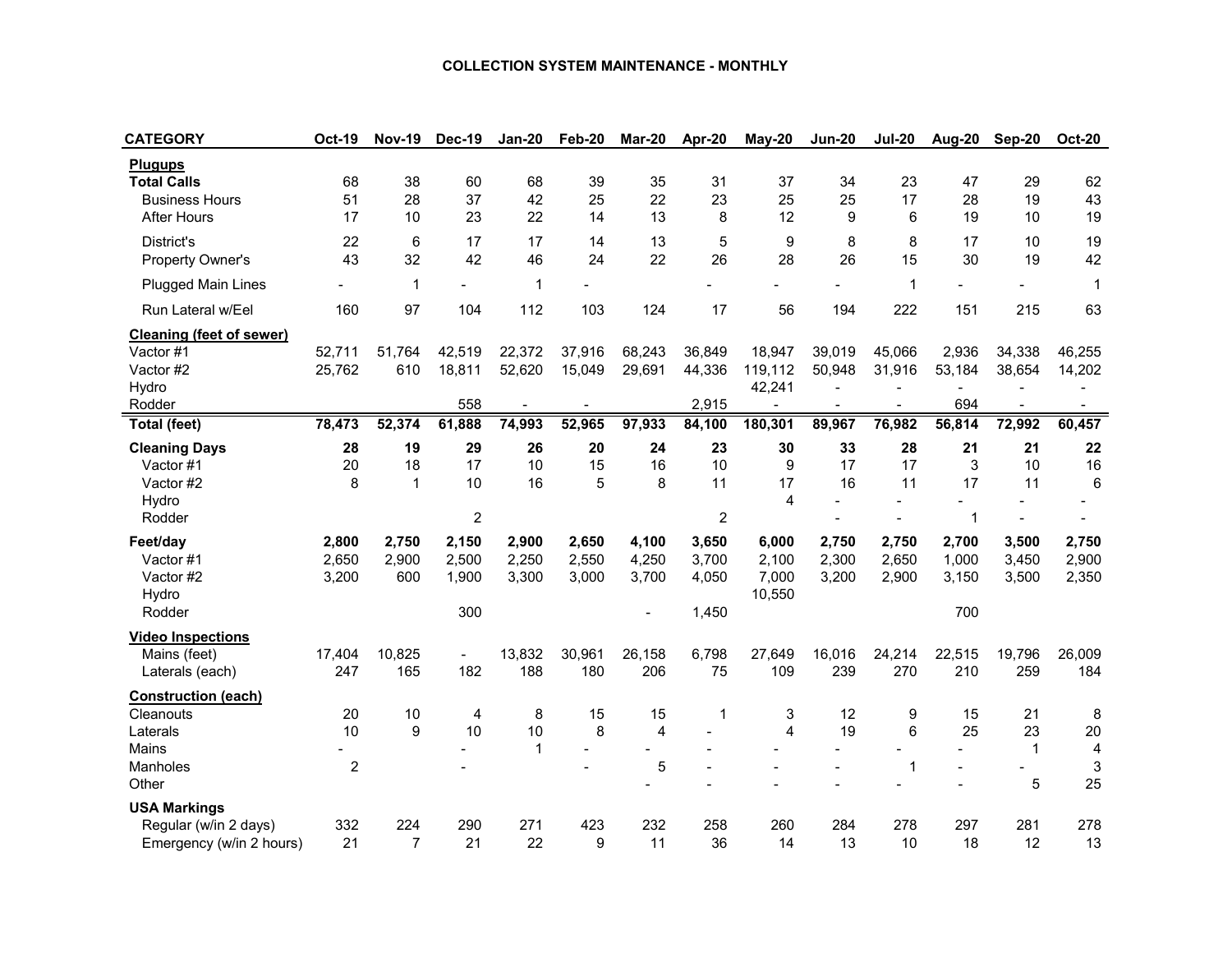#### **WASTEWATER PLANT OPERATIONS DATA - MONTHLY**

| <b>CATEGORY</b>                | <b>Units</b>   | Oct-19         | <b>Nov-19</b> | <b>Dec-19</b>  | Jan-20                   | Feb-20                   |                |                | Mar-20 Apr-20 May-20 Jun-20 |                          | <b>Jul-20</b>            | Aug-20                   | Sep-20         | <b>Oct-20</b>  |
|--------------------------------|----------------|----------------|---------------|----------------|--------------------------|--------------------------|----------------|----------------|-----------------------------|--------------------------|--------------------------|--------------------------|----------------|----------------|
| <b>FLOWS</b>                   |                | 31             | 30            | 31             | 31                       | 29                       | 31             | 30             | 31                          | 30                       | 31                       | 31                       | 30             | 31             |
| Influent                       | <b>MG</b>      | 181.6          | 177.6         | 281.6          | 271.0                    | 204.9                    | 212.9          | 214.3          | 201.2                       | 182.5                    | 182.3                    | 180.0                    | 159.7          | 162.3          |
| <b>Average Day</b>             | <b>MGD</b>     | 5.9            | 5.9           | 9.1            | 8.7                      | 7.1                      | 6.9            | 7.1            | 6.5                         | 6.1                      | 5.9                      | 5.8                      | 5.3            | 5.2            |
| Maximum Day                    | Date           | 29-Oct         | 27-Nov        | 7-Dec          | 16-Jan                   | 1-Feb                    | 19-Mar         | 5-Apr          | 18-May                      | 6-Jun                    | 3-Jul                    | 9-Aug                    | 29-Sep         | 1-Oct          |
| Maximum Day Flow               | <b>MG</b>      | 6.1            | 7.1           | 13.7           | 11.6                     | 8.1                      | 7.5            | 11.2           | 7.5                         | 6.2                      | 6.1                      | 5.9                      | 5.5            | 5.4            |
| Minimum Day                    | Date           | $10$ -Oct      | 1-Nov         | 17-Dec         | 7-Jan                    | 25-Feb                   | 12-Mar         | 30-Apr         | $10$ -May                   | 30-Jun                   | 31-Jul                   | 19-Aug                   | 6-Sep          | 16-Oct         |
| Minimum Day Flow               | <b>MG</b>      | 5.5            | 5.7           | 7.1            | 7.3                      | 6.5                      | 6.5            | 6.4            | 6.1                         | 5.9                      | 5.8                      | 5.7                      | 5.1            | 5.1            |
| <b>Effluent</b>                | <b>MG</b>      | 78.4           | 309.7         | 344.4          | 286.6                    | 204.0                    | 133.7          | 236.6          | 110.0                       | 159.3                    | 192.5                    | 196.9                    | 121.4          | 79.5           |
| <b>River Discharge</b>         | <b>MG</b>      | $\blacksquare$ | 265.0         | 323.2          | 271.3                    | 177.3                    | 77.9           | 174.6          | $\blacksquare$              | $\sim$                   | $\blacksquare$           | $\blacksquare$           | $\blacksquare$ |                |
| <b>Recycled Flow</b>           | <b>MG</b>      | 78.4           | 44.6          | 21.2           | 15.3                     | 26.7                     | 55.7           | 58.6           | 98.3                        | 159.3                    | 192.5                    | 196.9                    | 121.4          | 79.5           |
| <b>BIOSOLIDS</b>               | <b>Tons</b>    | 750            | 762           | 769            | 643                      | 523                      | 685            | 638            | 473                         | 738                      | 695                      | 680                      | 694            | 675            |
| Wet Tons Generated from Pond   | Tons           |                |               |                |                          |                          |                |                |                             |                          |                          |                          |                |                |
| Wet Tons Generated from Plant  | Tons           | 750            | 762           | 769            | 643                      | 523                      | 685            | 638            | 473                         | 738                      | 695                      | 680                      | 694            | 675            |
| % Solids Liquid                | $\%$           |                |               |                |                          |                          |                |                |                             |                          |                          |                          |                |                |
| % Solids Cake                  | $\frac{0}{0}$  |                |               |                |                          |                          |                |                |                             |                          |                          |                          |                |                |
| % Solids Land Application      | $\frac{0}{0}$  |                |               |                |                          |                          |                |                |                             |                          |                          |                          |                |                |
| <b>Wet Tons Hauled Offsite</b> | Tons           |                |               |                |                          |                          |                |                |                             |                          |                          |                          |                |                |
| <b>POLYMER USE</b>             | <b>Gallons</b> | 3,499          | 11.780        | 4.681          | 1,363                    | 3,036                    | 2,498          | 2.490          | 3,271                       | 861                      | 1.548                    | 7,611                    | 3.807          | 768            |
| <b>Pond Pre-Flocculators</b>   | Gallons        | 540            | 6,311         | 2,114          | $\overline{\phantom{a}}$ | 217                      | $\overline{a}$ | $\overline{a}$ | $\overline{a}$              | $\overline{\phantom{a}}$ | 163                      | 1,812                    | 1,103          | $\overline{a}$ |
| <b>Flocculator Polymer 1</b>   | Gallons        | $\overline{a}$ |               | $\overline{a}$ |                          | $\overline{\phantom{a}}$ | $\overline{a}$ | $\overline{a}$ | $\overline{a}$              | ÷,                       | $\overline{a}$           | $\overline{\phantom{a}}$ |                |                |
| <b>Flocculator Polymer 2</b>   | Gallons        | 203            | 427           | 382            | 206                      | 37                       | 146            | 301            | $\overline{\phantom{a}}$    | $\overline{a}$           | 20                       | 203                      | 60             |                |
| <b>Filter Polymer 1</b>        | Gallons        | 1.841          | 4.401         | 1.378          | 354                      | 2.128                    | 1.608          | 1,463          | 2.874                       | 342                      | 762                      | 5.057                    | 2.020          | 89             |
| <b>Filter Polymer 2</b>        | Gallons        |                |               | $\overline{a}$ | $\overline{a}$           | $\overline{\phantom{0}}$ | 120            | 179            | $\blacksquare$              | $\overline{\phantom{0}}$ | $\overline{\phantom{0}}$ | 68                       | 90             | 93             |
| <b>Belt Presses</b>            | Gallons        | 915            | 641           | 807            | 803                      | 654                      | 624            | 547            | 397                         | 519                      | 603                      | 471                      | 534            | 586            |
| <b>ENERGY</b>                  |                |                |               |                |                          |                          |                |                |                             |                          |                          |                          |                |                |
| <b>Total Electricity Used</b>  | <b>MWH</b>     | 789            | 778           | 821            | 743                      | 683                      | 749            | 756            | 764                         | 811                      | 862                      | 971                      | 774            | 710            |
| <b>Purchased from PGE</b>      | <b>MWH</b>     | 423            | 433           | 485            | 395                      | 295                      | 368            | 361            | 377                         | 355                      | 420                      | 517                      | 421            | 313            |
| Produced from Co-Gen           | <b>MWH</b>     | 225            | 247           | 274            | 259                      | 252                      | 239            | 233            | 193                         | 243                      | 232                      | 281                      | 229            | 278            |
| <b>Percent Produced</b>        | %              | 29%            | 32%           | 33%            | 35%                      | 38%                      | 33%            | 32%            | 25%                         | 30%                      | 27%                      | 29%                      | 30%            | 39%            |
| <b>Purchased from Solar</b>    | <b>MWH</b>     | 141            | 98            | 62             | 89                       | 136                      | 142            | 162            | 194                         | 213                      | 210                      | 173                      | 124            | 119            |
| <b>Percent Produced</b>        |                | 18%            | 37%           | 8%             | 12%                      | 20%                      | 19%            | 21%            | 25%                         | 26%                      | 27%                      | 18%                      | 16%            | 17%            |
| <b>Purchased Natural Gas</b>   | Therms         | 1,633          | 1,800         | 2,220          | 1,807                    | 1,595                    | 2,132          | 1,920          | 1,253                       | 1,346                    | 1,549                    | 1,338                    | 1,779          | 1,416          |
| Methane Flared Off             | <b>MCF</b>     | 220            | 214           | 593            | 88                       | 190                      | 731            | 137            | 18                          | 77                       | 26                       | 177                      | 72             | 128            |
| <b>Stand By Calls</b>          | #              | 59             | 88            | 66             | 65                       | 47                       | 51             | 39             | 72                          | 47                       | 44                       | 56                       | 49             | 60             |
| <b>Violations</b>              | #              |                |               |                |                          |                          |                |                |                             |                          |                          |                          |                |                |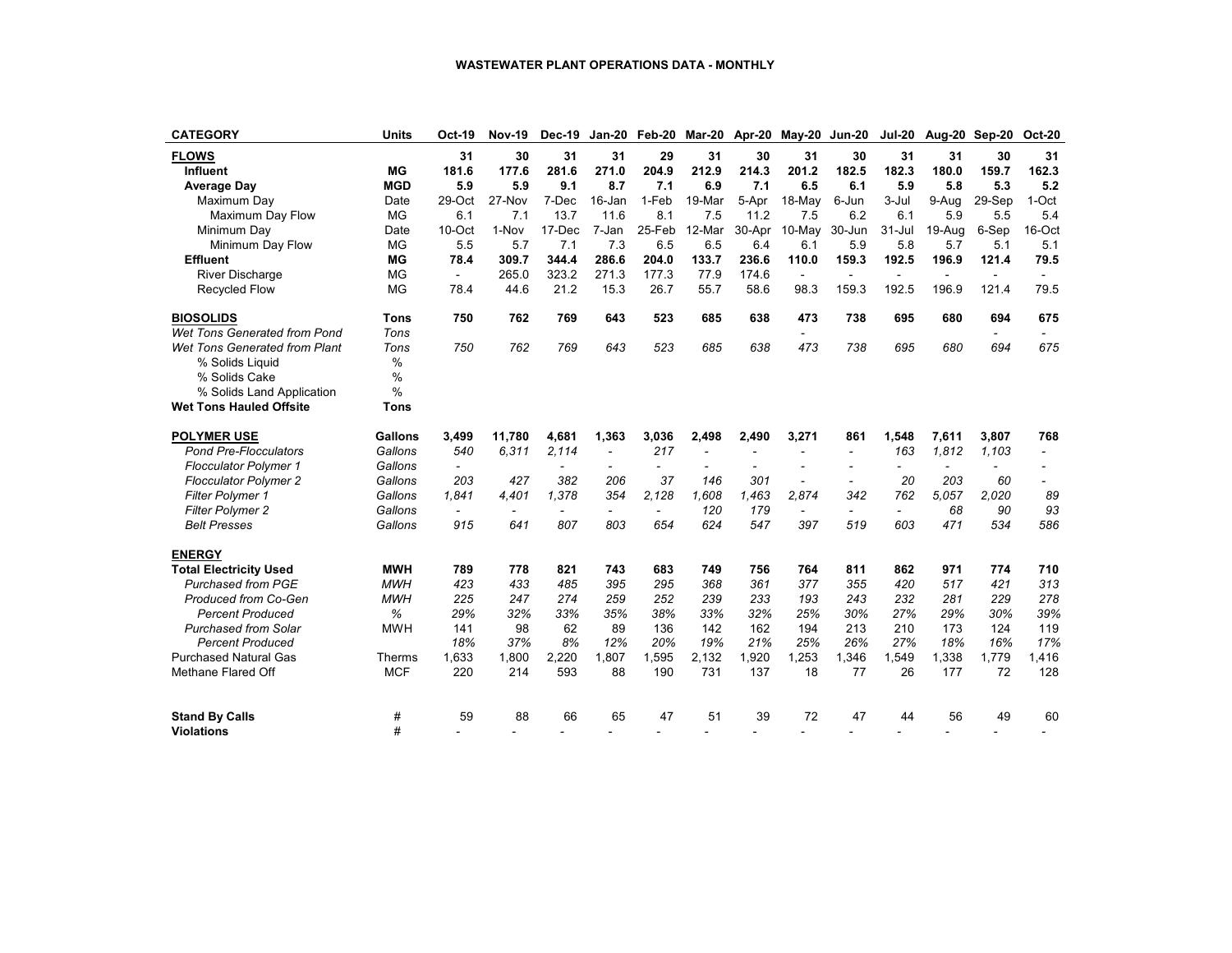#### **WASTEWATER PLANT MAINTENANCE and LABORATORY DATA - MONTHLY**

| <b>CATEGORY</b>                  |       |       | Oct-19 Nov-19 Dec-19 Jan-20 Feb-20 Mar-20 Apr-20 May-20 Jun-20 Jul-20 |                |       |                 |                 |                 |                 |                 |       | Aug-20 Sep-20 Oct-20 |                 |
|----------------------------------|-------|-------|-----------------------------------------------------------------------|----------------|-------|-----------------|-----------------|-----------------|-----------------|-----------------|-------|----------------------|-----------------|
|                                  |       |       |                                                                       |                |       |                 |                 |                 |                 |                 |       |                      |                 |
| <b>Scheduled</b>                 |       |       |                                                                       |                |       |                 |                 |                 |                 |                 |       |                      |                 |
| Old                              | 8     | 17    | 24                                                                    | 23             | 49    | 5               | 6               | 9               | 39              | 25              | 26    | 40                   | 39              |
| <b>New</b>                       | 106   | 89    | 87                                                                    | 99             | 75    | 90              | 110             | 102             | 91              | 107             | 88    | 98                   | 109             |
| Completed                        | 97    | 82    | 88                                                                    | 73             | 119   | 89              | 107             | 72              | 105             | 106             | 74    | 99                   | 116             |
| <b>New Balance</b>               | 17    | 24    | 23                                                                    | 49             | 5     | $\overline{6}$  | 9               | 39              | 25              | 26              | 40    | 39                   | 32              |
|                                  |       |       |                                                                       |                |       |                 |                 |                 |                 |                 |       |                      |                 |
|                                  |       |       |                                                                       |                |       |                 |                 |                 |                 |                 |       |                      |                 |
| <b>Unscheduled</b>               |       |       |                                                                       |                |       |                 |                 |                 |                 |                 |       |                      |                 |
| Old                              | 21    | 24    | 20                                                                    | 19             | 32    | 23              | 16              | 14              | 17              | 21              | 21    | 23                   | 30              |
| <b>New</b>                       | 39    | 24    | 29                                                                    | 24             | 21    | 15              | 8               | 20              | 33              | 23              | 21    | 24                   | 16              |
| Completed                        | 36    | 28    | 30                                                                    | 11             | 30    | 22              | 10              | 17              | 29              | 23              | 19    | 17                   | 17              |
| <b>New Balance</b>               | 24    | 20    | 19                                                                    | 32             | 23    | 16              | 14              | $\overline{17}$ | $\overline{21}$ | $\overline{21}$ | 23    | 30                   | $\overline{29}$ |
|                                  |       |       |                                                                       |                |       |                 |                 |                 |                 |                 |       |                      |                 |
| <b>Total Work Orders</b>         |       |       |                                                                       |                |       |                 |                 |                 |                 |                 |       |                      |                 |
| Old                              | 29    | 41    | 44                                                                    | 42             | 81    | 28              | 22              | 23              | 56              | 46              | 47    | 63                   | 69              |
| <b>New</b>                       | 145   | 113   | 116                                                                   | 123            | 96    | 105             | 118             | 122             | 124             | 130             | 109   | 122                  | 125             |
| Completed                        | 133   | 110   | 116                                                                   | 84             | 149   | 112             | 118             | 90              | 135             | 130             | 93    | 116                  | 133             |
|                                  |       |       |                                                                       |                |       |                 |                 |                 |                 |                 |       |                      | 61              |
| <b>New Balance</b>               | 41    | 44    | 42                                                                    | 81             | 28    | $\overline{22}$ | $\overline{23}$ | 56              | 46              | 47              | 63    | 69                   |                 |
|                                  |       |       |                                                                       |                |       |                 |                 |                 |                 |                 |       |                      |                 |
|                                  |       |       |                                                                       |                |       |                 |                 |                 |                 |                 |       |                      |                 |
| <b>LAB ANALYSES</b>              |       |       |                                                                       |                |       |                 |                 |                 |                 |                 |       |                      |                 |
| <b>Sample Type</b>               |       |       |                                                                       |                |       |                 |                 |                 |                 |                 |       |                      |                 |
| Regulatory                       | 147   | 240   | 176                                                                   | 157            | 192   | 213             | 237             | 140             | 172             | 220             | 189   | 141                  | 191             |
| <b>Process Control</b>           | 893   | 1,010 | 1,072                                                                 | 1,208          | 1,039 | 1,058           | 1,015           | 708             | 815             | 776             | 772   | 700                  | 906             |
| <b>Special Request</b>           | 46    | 38    | 16                                                                    | $\blacksquare$ | 32    | 16              | 12              | 20              | 140             | 38              | 51    | 31                   | 10              |
| <b>Quality Control/Assurance</b> | 774   | 957   | 839                                                                   | 923            | 1,324 | 1,043           | 1,058           | 595             | 622             | 661             | 674   | 577                  | 727             |
|                                  |       |       |                                                                       |                |       |                 |                 |                 |                 |                 |       |                      |                 |
| <b>TOTAL</b>                     | 1,860 | 2,245 | 2,103                                                                 | 2,288          | 2,587 | 2,330           | 2,322           | 1,463           | 1,749           | 1,695           | 1,686 | 1,449                | 1,834           |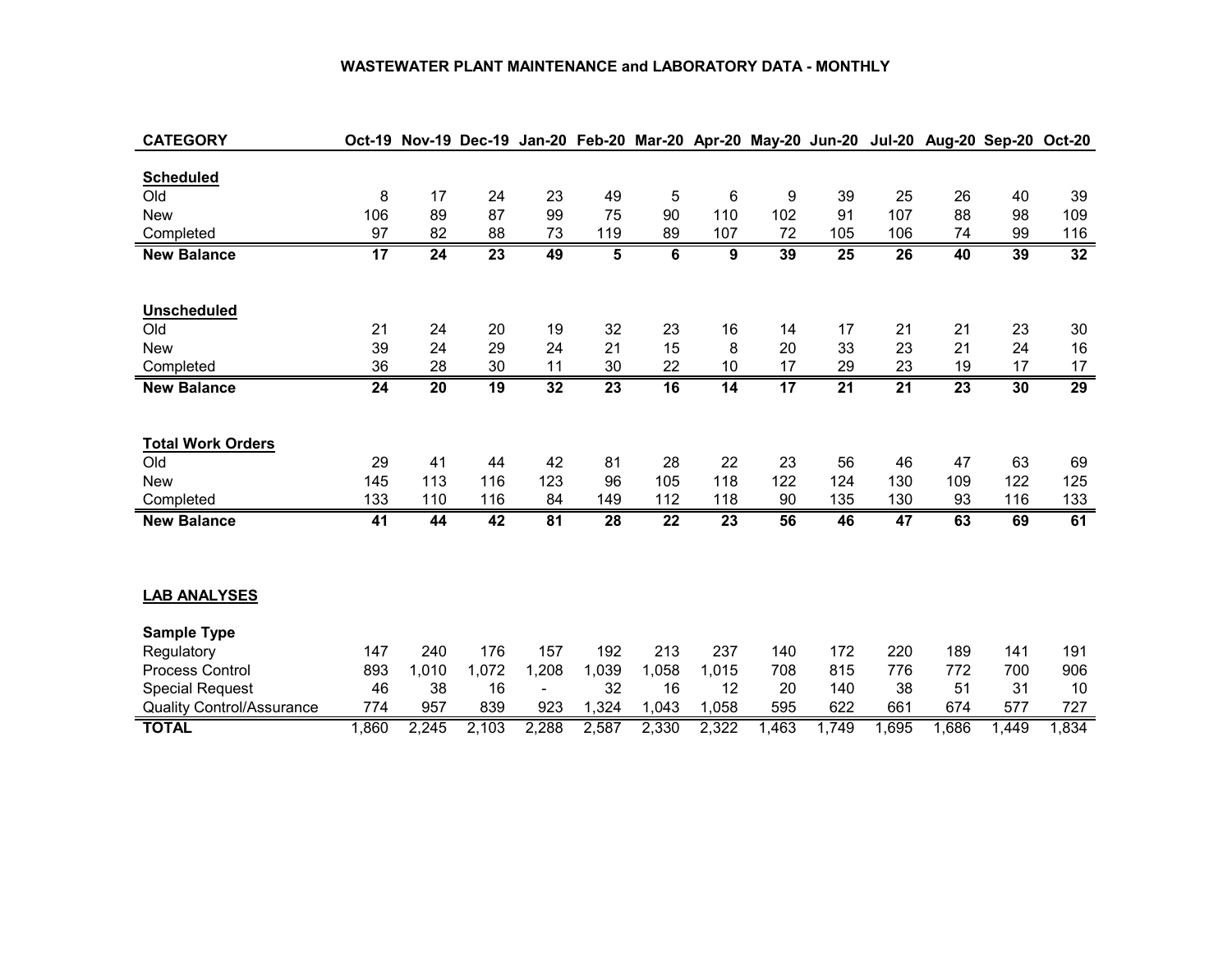#### **Summary of NSD Capital Project Status through 10-31-20**

| Proj  |                                          | FY 20/21                 | FY 19/20                 |          | <b>Final FY 20/21</b> |                          | <b>Costs Paid</b>        | <b>Budget</b> | % Budget                 |
|-------|------------------------------------------|--------------------------|--------------------------|----------|-----------------------|--------------------------|--------------------------|---------------|--------------------------|
| #     | <b>Description (shortened)</b>           | <b>Budget</b>            | <b>Carry Forwards</b>    | Adj.     | <b>Budget</b>         | Encumbrance              | to Date                  | Remaining     | <b>Expended</b>          |
|       | <b>COLLECTION SYSTEM - PROJECTS</b>      |                          |                          |          |                       |                          |                          |               |                          |
| 13701 | Main Line Sewer Rehab                    | 62,100                   |                          |          | 62,100                | $\overline{\phantom{a}}$ | 4,726                    | 57,374        | 8%                       |
| 13702 | Manhole Raising/Rehab                    | 250,000                  |                          |          | 250,000               | $\overline{\phantom{a}}$ | 6,527                    | 243,473       | 3%                       |
| 13703 | Lateral Replacement/Rehab                | 113,900                  |                          |          | 113,900               | $\blacksquare$           | 52,724                   | 61,176        | 46%                      |
| 13704 | <b>Cleanouts Installation/Rehab</b>      | 110,700                  |                          | (12,000) | 98,700                | $\blacksquare$           | 33,504                   | 65,196        | 34%                      |
| 13705 | <b>I&amp;I Reduction Program</b>         | 30,000                   | 210,500                  |          | 240,500               |                          | 186                      | 240,314       | 0%                       |
| 14703 | Browns Valley Rd & First St              | 14,000,000               | 5,733,950                |          | 19,733,950            | 13,163,689               | 4,903,663                | 1,666,598     | 25%                      |
| 18702 | Coll Sys Asset Mgmt Software             |                          | 216,600                  | 50,000   | 266,600               | 126,521                  | 94,394                   | 45,685        | 35%                      |
| 19701 | 66-inch Trunk Rehab                      | 11,000,000               | 4,086,550                |          | 15,086,550            | 200,695                  | 77,297                   | 14,808,557    | 1%                       |
| 19703 | Sewer System I&I 2020                    | 3,850,000                | 2,341,400                |          | 6,191,400             | 4,741,726                | 1,041,175                | 408,499       | 17%                      |
| 19727 | Coll Sys Master Plan                     |                          | 100,000                  |          | 100,000               |                          | 2,228                    | 97,772        | 2%                       |
| 20702 | <b>Manhole Rehabilitation</b>            | 250,000                  |                          |          | 250,000               | 39,230                   |                          | 210,770       | $\overline{\phantom{0}}$ |
| 20703 | 2021 Collection System Rehab             | 3,410,000                | 16,550                   |          | 3,426,550             | 68,850                   | 20,135                   | 3,337,565     | 1%                       |
| 21701 | 2022 Collection System Rehab             | 20,000                   |                          |          | 20,000                |                          |                          | 20,000        |                          |
| 21718 | NN Siphon Gate Replacement               |                          | $\overline{\phantom{a}}$ | 25,000   | 25,000                | 15,725                   | 93                       | 9,182         | 0%                       |
|       |                                          |                          |                          |          |                       |                          |                          |               |                          |
|       | <b>COLLECTION SYSTEM - EQUIPMENT</b>     |                          |                          |          |                       |                          |                          |               |                          |
| 21702 | Pickup-mounted Camera Sys                | 65,000                   |                          | 12,000   | 77,000                |                          | 75,069                   | 1,931         | 97%                      |
|       |                                          |                          |                          |          |                       |                          |                          |               |                          |
|       | <b>COLLECTION SYSTEM - LIFT STATIONS</b> |                          |                          |          |                       |                          |                          |               |                          |
| 17711 | West Napa PS - Rehab                     | 5,500,000                | 4,546,450                |          | 10,046,450            | 7,425,143                | 1,173,171                | 1,448,136     | 12%                      |
| 19705 | <b>Stonecrest PS Pump Rebuild</b>        |                          | 24,850                   |          | 24,850                | $\overline{\phantom{a}}$ | $\overline{a}$           | 24,850        | $\overline{\phantom{a}}$ |
| 21703 | River Park Pump Rebuild                  | 19,300                   |                          |          | 19,300                | $\overline{\phantom{a}}$ | $\overline{a}$           | 19,300        | $\overline{\phantom{a}}$ |
|       |                                          |                          |                          |          |                       |                          |                          |               |                          |
|       | <b>TREATMENT - PROJECTS</b>              |                          |                          |          |                       |                          |                          |               |                          |
| 13745 | Pond 1 Dredge                            |                          | 1,943,750                |          | 1,943,750             | 782,832                  | 1,102,667                | 58,251        | 57%                      |
| 18740 | <b>Treatment Plant Project 2019</b>      |                          | 64,850                   |          | 64,850                | 49,208                   | 792                      | 14,850        | 1%                       |
| 20706 | <b>WWTP Master Plan</b>                  | 1,235,400                | 950                      |          | 1,236,350             | 693,518                  | 11,443                   | 531,389       | 1%                       |
| 20707 | Pond Levee Repair                        | 700,000                  | 9,150                    |          | 709,150               | 136,372                  | 80,677                   | 492,101       | 11%                      |
| 20708 | 2020 Treatment Plant Imprvmnts           |                          | 1,407,600                |          | 1,407,600             | 156,697                  | 40,377                   | 1,210,526     | 3%                       |
|       |                                          |                          |                          |          |                       |                          |                          |               |                          |
|       | <b>TREATMENT - EQUIPMENT</b>             |                          |                          |          |                       |                          |                          |               |                          |
| 13735 | Dual Fuel Boiler Burner                  | $\overline{\phantom{a}}$ | 55,750                   |          | 55,750                | 32,908                   | $\overline{\phantom{a}}$ | 22,843        | $\overline{\phantom{a}}$ |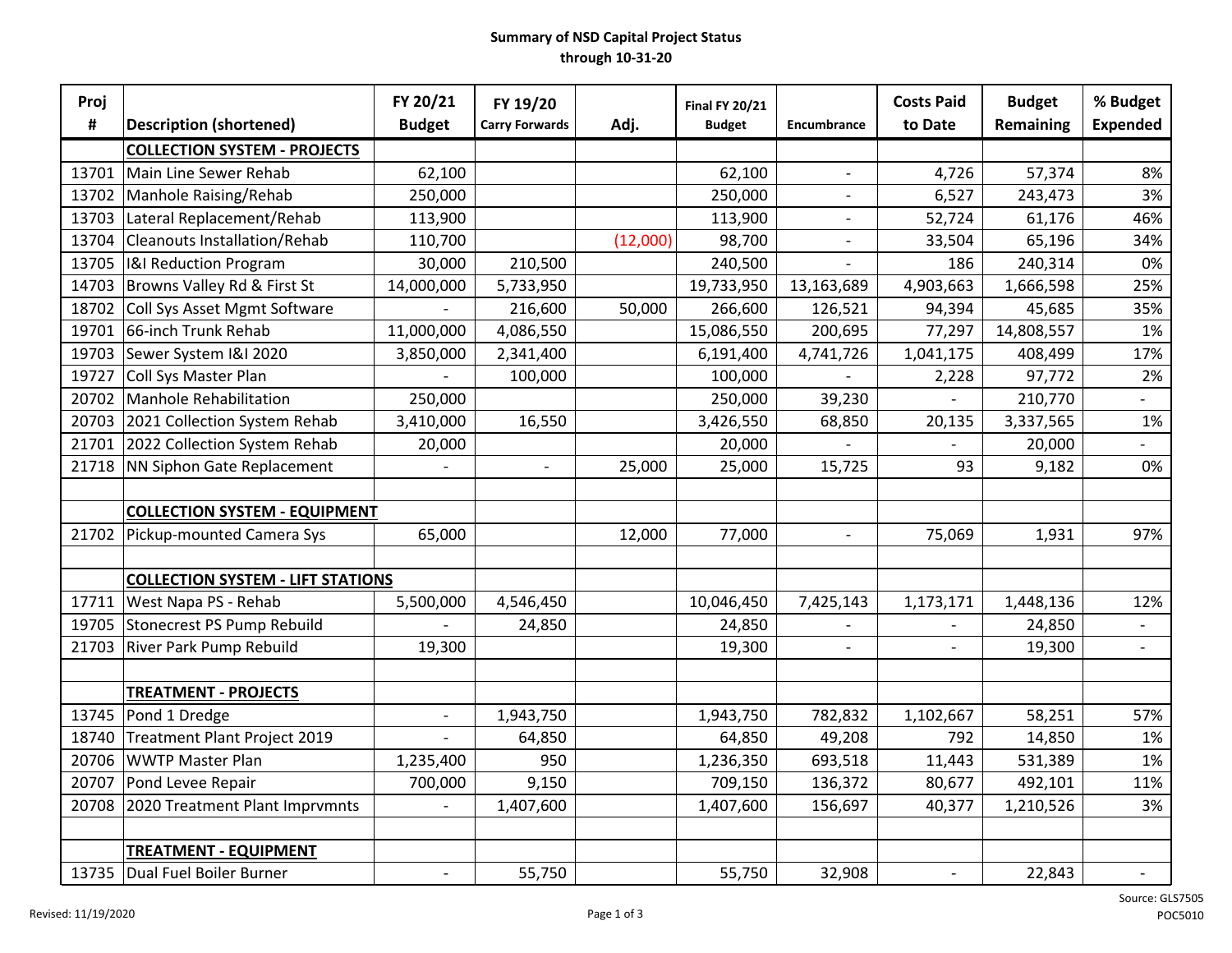#### **Summary of NSD Capital Project Status through 10-31-20**

| Proj  |                                      | FY 20/21                 | FY 19/20              |           | <b>Final FY 20/21</b> |                          | <b>Costs Paid</b>        | <b>Budget</b> | % Budget                 |
|-------|--------------------------------------|--------------------------|-----------------------|-----------|-----------------------|--------------------------|--------------------------|---------------|--------------------------|
| #     | <b>Description (shortened)</b>       | <b>Budget</b>            | <b>Carry Forwards</b> | Adj.      | <b>Budget</b>         | Encumbrance              | to Date                  | Remaining     | <b>Expended</b>          |
| 15707 | DAFT Overflow Pumps (2)              | 12,300                   | 11,900                |           | 24,200                |                          | $\overline{\phantom{0}}$ | 24,200        | $\overline{\phantom{a}}$ |
| 16712 | Primary Clarifier Mech-Struct        | 700,000                  | 390,200               | 140,000   | 1,230,200             | 472,151                  | 503,730                  | 254,319       | 41%                      |
| 17726 | Headworks Equip Rehab/Rplcmnt        |                          | 240,700               |           | 240,700               | 86,476                   | 18,147                   | 136,077       | 8%                       |
| 18718 | Sec Clarifier Mech/Strct Rehab       | 83,200                   |                       | (50,000)  | 33,200                |                          |                          | 33,200        |                          |
| 18720 | Neuros Blowers Rebuild               |                          | 64,300                |           | 64,300                | $\overline{\phantom{a}}$ |                          | 64,300        | $\overline{\phantom{a}}$ |
| 18722 | <b>FOG Station Water Heater</b>      |                          | 25,000                |           | 25,000                |                          |                          | 25,000        |                          |
| 19708 | <b>Rotork Actuator Rplcmnt</b>       |                          | 75,900                |           | 75,900                | $\overline{a}$           | 25,204                   | 50,696        | 33%                      |
| 19709 | Polymer Tank Rplcmnt                 | 207,000                  | 10,000                | (185,000) | 32,000                |                          |                          | 32,000        |                          |
| 19710 | 12kV Redundant Line                  |                          | 83,650                |           | 83,650                | 26,287                   | 14,359                   | 43,004        | 17%                      |
| 19715 | <b>ARV Rplcmnt</b>                   | $\overline{\phantom{a}}$ | 4,750                 |           | 4,750                 |                          |                          | 4,750         | $\overline{\phantom{a}}$ |
| 20709 | AB Caustic Pumps & Enclosure         | $\blacksquare$           | 68,600                |           | 68,600                | 13,071                   | 3,846                    | 51,683        | 6%                       |
| 20710 | Septage Pump & Motor Rplcmnt         | $\overline{\phantom{a}}$ | 4,950                 |           | 4,950                 |                          | 4,746                    | 204           | 96%                      |
| 20711 | Marsh-to-Pond PS Upgrade             | $\blacksquare$           | 87,550                |           | 87,550                | $\blacksquare$           | 246                      | 87,304        | 0%                       |
| 20712 | Grit Pump Rebuild                    | $\overline{\phantom{a}}$ | 5,000                 |           | 5,000                 |                          | 4,746                    | 254           | 95%                      |
| 20713 | <b>Elevator Control Update</b>       | $\overline{\phantom{a}}$ | 400,000               |           | 400,000               |                          |                          | 400,000       |                          |
| 20715 | Concrete Pipe Chase Covers           | $\overline{\phantom{a}}$ | 80,000                |           | 80,000                | 32,007                   | 32,007                   | 15,985        | 40%                      |
| 20716 | Plant Door Replacement PH 1          |                          | 22,200                |           | 22,200                |                          |                          | 22,200        | $\overline{\phantom{a}}$ |
| 21704 | Headworks - Washer Compactor         | 314,400                  |                       |           | 314,400               | 178,068                  |                          | 136,332       | $\blacksquare$           |
| 21705 | Pipe Threader                        | 13,000                   |                       |           | 13,000                |                          | $\overline{\phantom{0}}$ | 13,000        | $\overline{\phantom{a}}$ |
| 21706 | <b>Rotork Actuator Replacement</b>   | 101,800                  |                       |           | 101,800               | $\qquad \qquad -$        | $\overline{\phantom{0}}$ | 101,800       | $\overline{\phantom{a}}$ |
| 21707 | <b>Digester Roof Grating Rplcmnt</b> | 110,900                  |                       |           | 110,900               | $\overline{\phantom{a}}$ | $\overline{\phantom{0}}$ | 110,900       | $\overline{\phantom{a}}$ |
| 21708 | Head works - Roof Replacement        | 80,300                   |                       |           | 80,300                | $\overline{\phantom{a}}$ | $\overline{\phantom{0}}$ | 80,300        | $\overline{\phantom{a}}$ |
| 21709 | Plant Door Replacement - Ph 2        | 23,000                   |                       |           | 23,000                | $\blacksquare$           | $\overline{\phantom{0}}$ | 23,000        | $\overline{\phantom{a}}$ |
| 21710 | Veh 175 - F-150                      | 31,000                   |                       |           | 31,000                | 28,641                   | $\overline{\phantom{0}}$ | 2,359         |                          |
|       |                                      |                          |                       |           |                       |                          |                          |               |                          |
|       | <b>LAB - EQUIPMENT</b>               |                          |                       |           |                       |                          |                          |               |                          |
| 21711 | Autoclave Rplcment                   | 34,400                   |                       |           | 34,400                | $\overline{\phantom{a}}$ | $\overline{a}$           | 34,400        |                          |
| 21712 | Sampler 4700 Rplcmnt                 | 10,400                   |                       |           | 10,400                | $\overline{\phantom{a}}$ | $\overline{\phantom{a}}$ | 10,400        |                          |
|       |                                      |                          |                       |           |                       |                          |                          |               |                          |
|       | <b>SCADA</b>                         |                          |                       |           |                       |                          |                          |               |                          |
| 18729 | SCADA MP Proj 1 Ntwk Mntrng          | $\sim$                   | 46,200                |           | 46,200                | $\blacksquare$           | $\overline{\phantom{a}}$ | 46,200        | $\overline{\phantom{a}}$ |
| 19718 | SCADA MP PH 5 Security Stdy          |                          | 51,850                |           | 51,850                | $\overline{\phantom{a}}$ | $\overline{\phantom{0}}$ | 51,850        | $\overline{\phantom{a}}$ |
| 21713 | SCADA Network Upgrades               | 225,000                  |                       |           | 225,000               | $\sim$                   | $\overline{\phantom{a}}$ | 225,000       |                          |